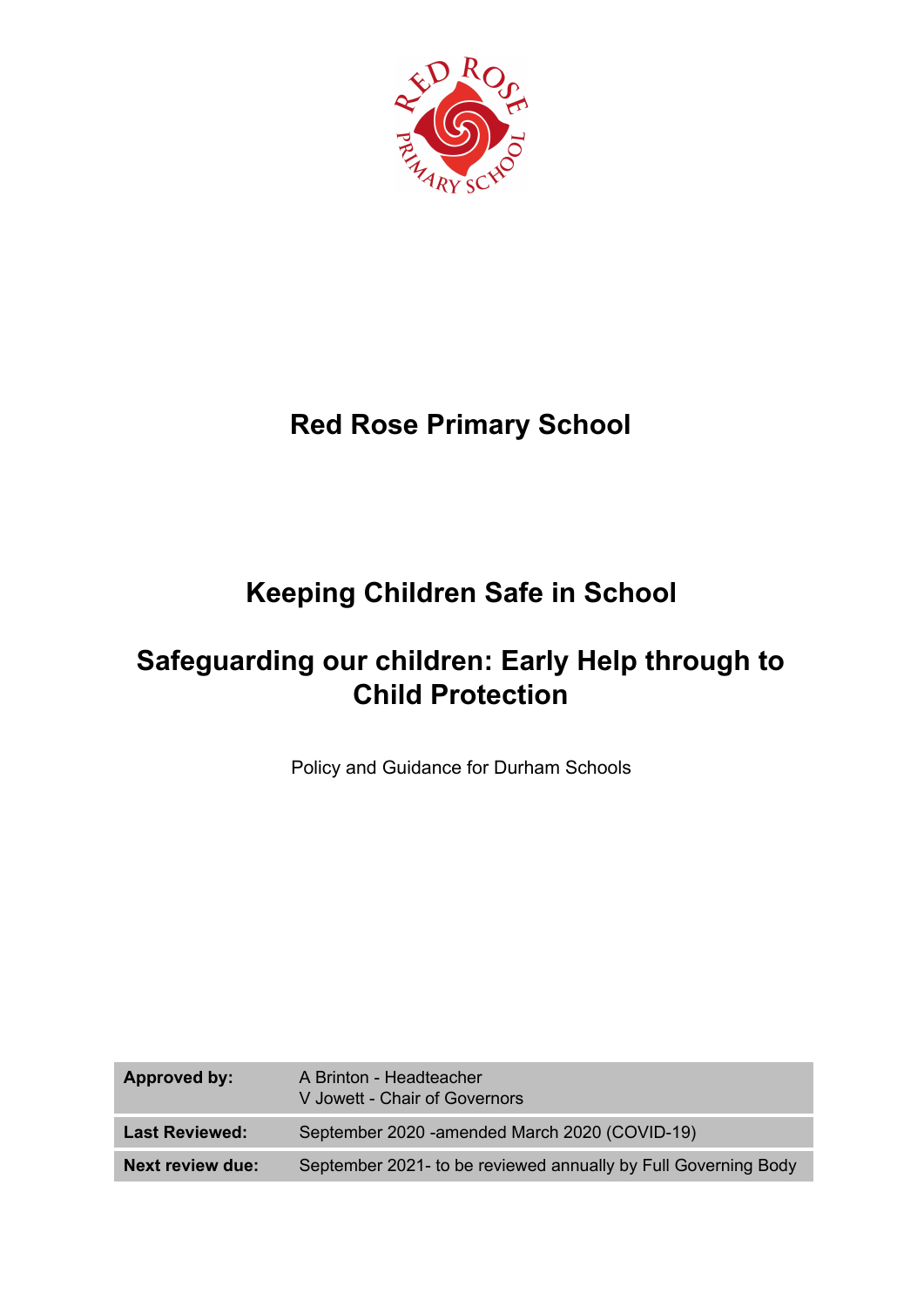

## **Safeguarding and Child Protection Training Summary**

Our school complies with the advice laid down in 'Working Together to Safeguard Children' 2018 and 'Keeping Children Safe in Education' September 2020 to undertake regular training.

A record of those trained may be found in the Single Central Record and certificates are kept to verify the attendance of individuals.

Training for the designated safeguarding lead and other designated teachers in school is undertaken every 2 years.

We recognise that, as a minimum, schools should ensure that the Designated Safeguarding Lead undertakes Prevent awareness training and is thus able to provide advice and support to other members of staff on protecting children from the risk of radicalisation (The Prevent duty DFE June 2015).

|                                                                       | Name                        | Training                                                                     | Date         |
|-----------------------------------------------------------------------|-----------------------------|------------------------------------------------------------------------------|--------------|
| Designated<br>Safeguarding Lead                                       |                             | <b>DSL Training</b>                                                          | May 2019     |
|                                                                       | Mrs Angela Brinton          | Prevent, CSE, FGM, Child Criminal<br><b>Exploitation (Incl County Lines)</b> |              |
| Deputy Designated<br>Safeguarding<br>Lead(s)                          | Miss Claire herbert         | <b>DSL Training</b>                                                          | June 2019    |
|                                                                       | Mrs Alexandra Holt          | Prevent, CSE, FGM, Child Criminal                                            | January 2020 |
|                                                                       | Mr David Ross               | <b>Exploitation (Incl County Lines)</b>                                      | May 2020     |
| Nominated<br>Governor for Child<br>Protection and<br>Safeguarding     | Mrs Vicki Jowett            | Level 1 Safeguarding Training                                                |              |
|                                                                       |                             | Prevent, CSE, FGM, Child Criminal<br><b>Exploitation (Incl County Lines)</b> |              |
| Governor(s) and<br><b>Staff with Safer</b><br>Recruitment<br>Training | Mrs Vicki Jowett            | Safer Recruitment                                                            |              |
|                                                                       | Mrs Julie Lumley            |                                                                              |              |
| <b>Whole Staff</b>                                                    | See separate<br>signed list | Level 1 Safeguarding Training                                                |              |
|                                                                       |                             | Prevent, CSE, FGM, Child Criminal<br><b>Exploitation (Incl County Lines)</b> |              |

## Local Authority Designated Officer (LADO):

Sharon Lewis / Carol Glasper 03000 268835 CYPSLADOSecure@durham.gov.uk

## **First Contact Service: 03000 26 79 79**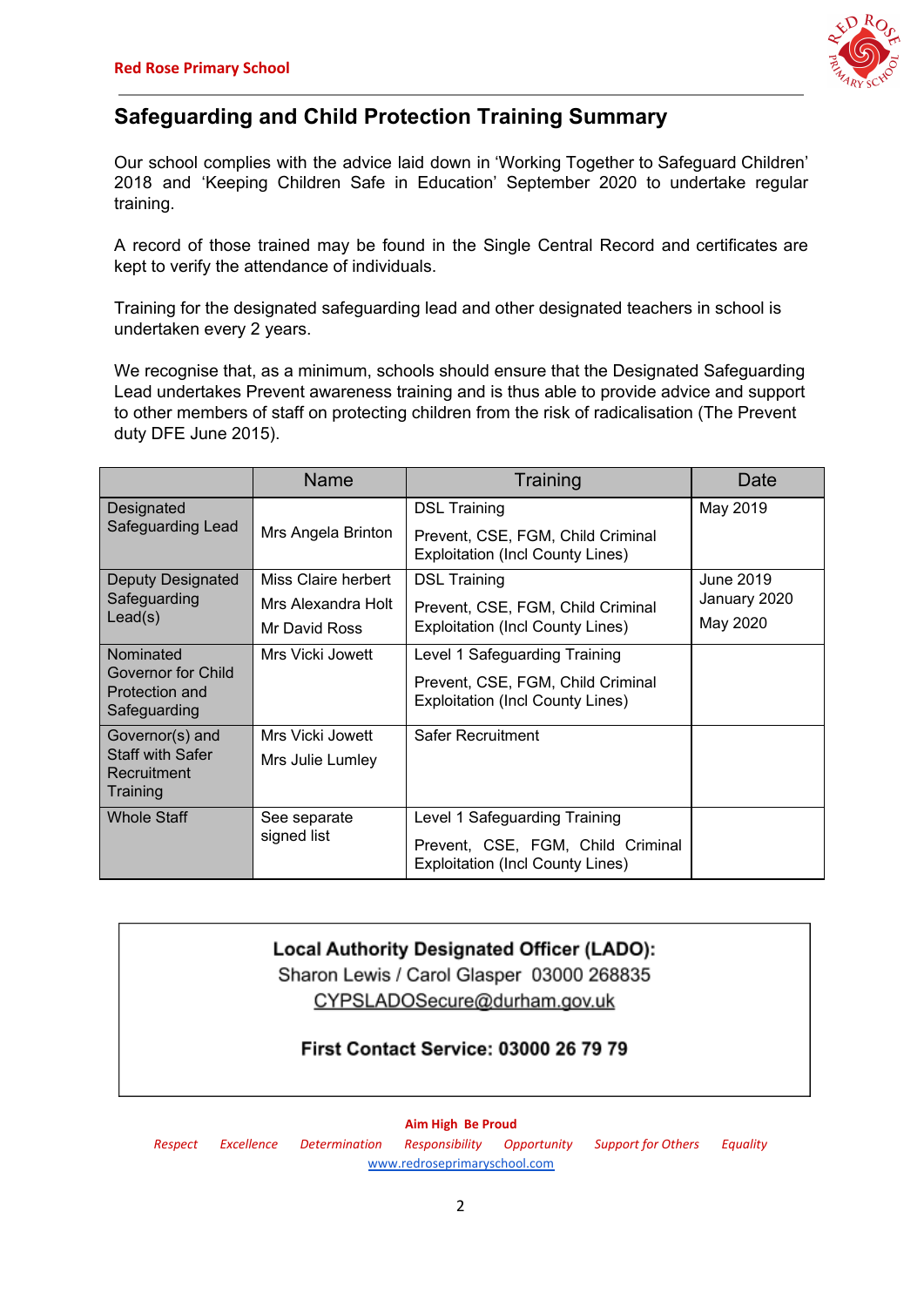

## **CONTENTS**

### **A. PRINCIPLES OF THE POLICY**

### **B. MAIN ELEMENTS OF THE POLICY**

**Establishing a safe environment in which children can learn and develop.**

**Ensuring we practice safe recruitment in checking the suitability of staff and volunteers to work with children.**

**Training and supporting staff to equip them to appropriately recognise, respond to and support children who are vulnerable and may be in need of safeguarding.**

**Raising awareness of other safeguarding issues, boosting resilience and equipping children with the skills needed to keep them safe.**

**Developing and implementing procedures for identifying and reporting cases, or suspected cases, of abuse.**

- Names of designated safeguarding leads in school
- Recording concerns
- Listening to children and receiving disclosures
- Recording and response of the designated lead professional
- When to discuss concerns with the First Contact Service
- Discussions with First Contact will be followed up in writing
- Attendance at Strategy meetings if assessed as child protection concern

### **Supporting pupils who have been abused in accordance with their agreed child protection plan: multi-agency work**

#### **C. OVERVIEW: SAFEGUARDING**

**Definition of 'safeguarding'**

**Safeguarding within this school**

**Safeguarding throughout school life**

**Safeguarding and Child protection training for all staff/adults working in school**

### **D. CHILD PROTECTION WITHIN OVERALL SAFEGUARDING AND EARLY HELP ARRANGEMENTS FOR ALL CHILDREN/YOUNG PEOPLE IN SCHOOL**

**Life at home**

**Signs and behaviours of concern**

**Early Help; Single Assessment Procedure and Practice Guidance**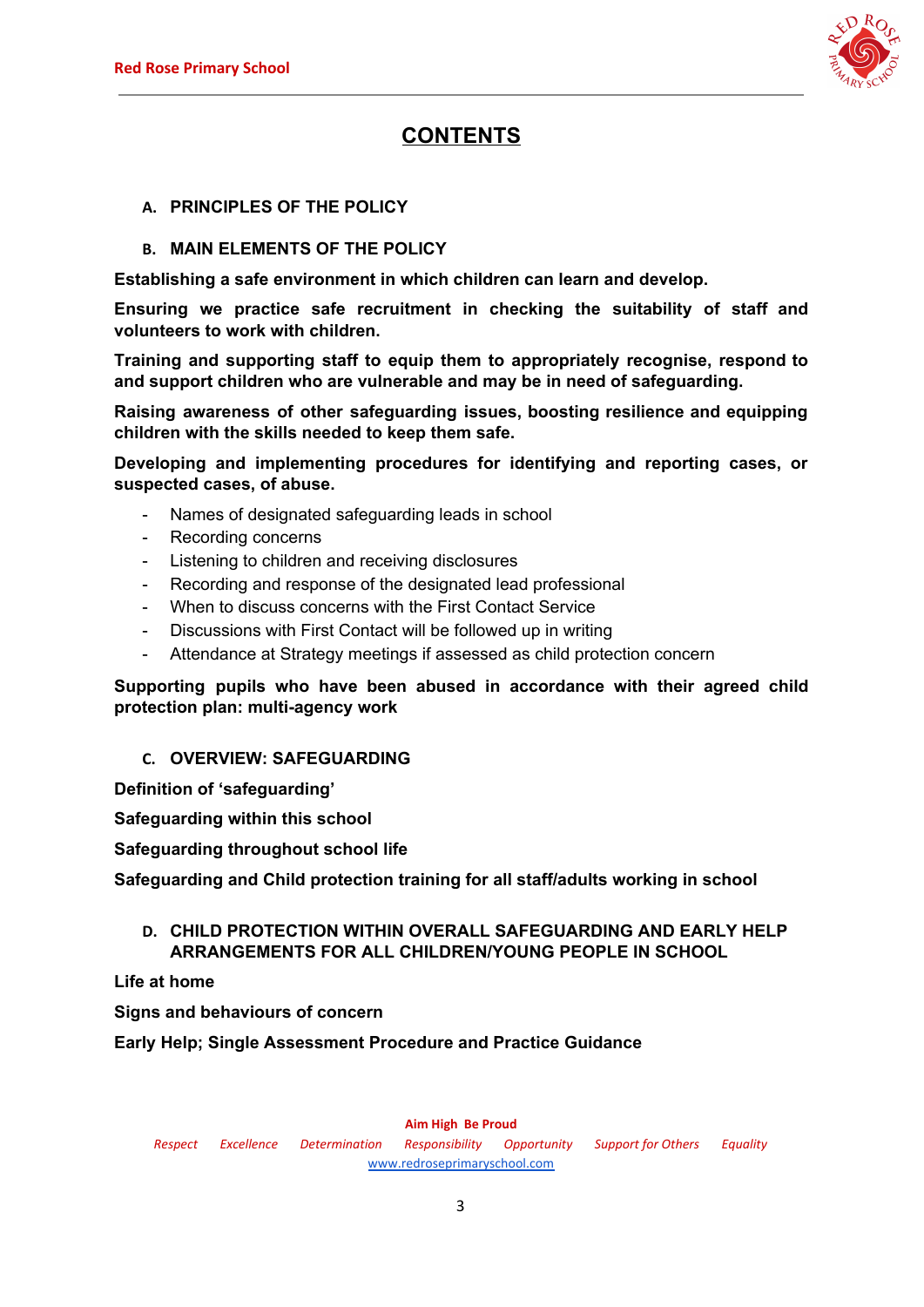

**Child in Need: more complex cases Level 3 Amber Child Protection and significant harm Prepare for the unexpected**

## **E. MULTI-AGENCY WORK IN CHILD PROTECTION**

## **Initial Child Protection Conference: school responsibilities**

- Attendance
- Preparation of a report
- Chronology of significant events
- Sharing of the report

## **Membership of a Core Group**

## **Review Child Protection Conference**

## **F. INFORMATION-SHARING**

- Parents/carers
- School staff
- Children moving to another school and the transfer of records
- County guidance and protocols

## **G. ALLEGATIONS AGAINST TEACHERS AND OTHER STAFF INCLUDING THE ROLE OF GOVERNORS**

## **H. SAFE TOUCH**

**Physical contact other than to control or restrain**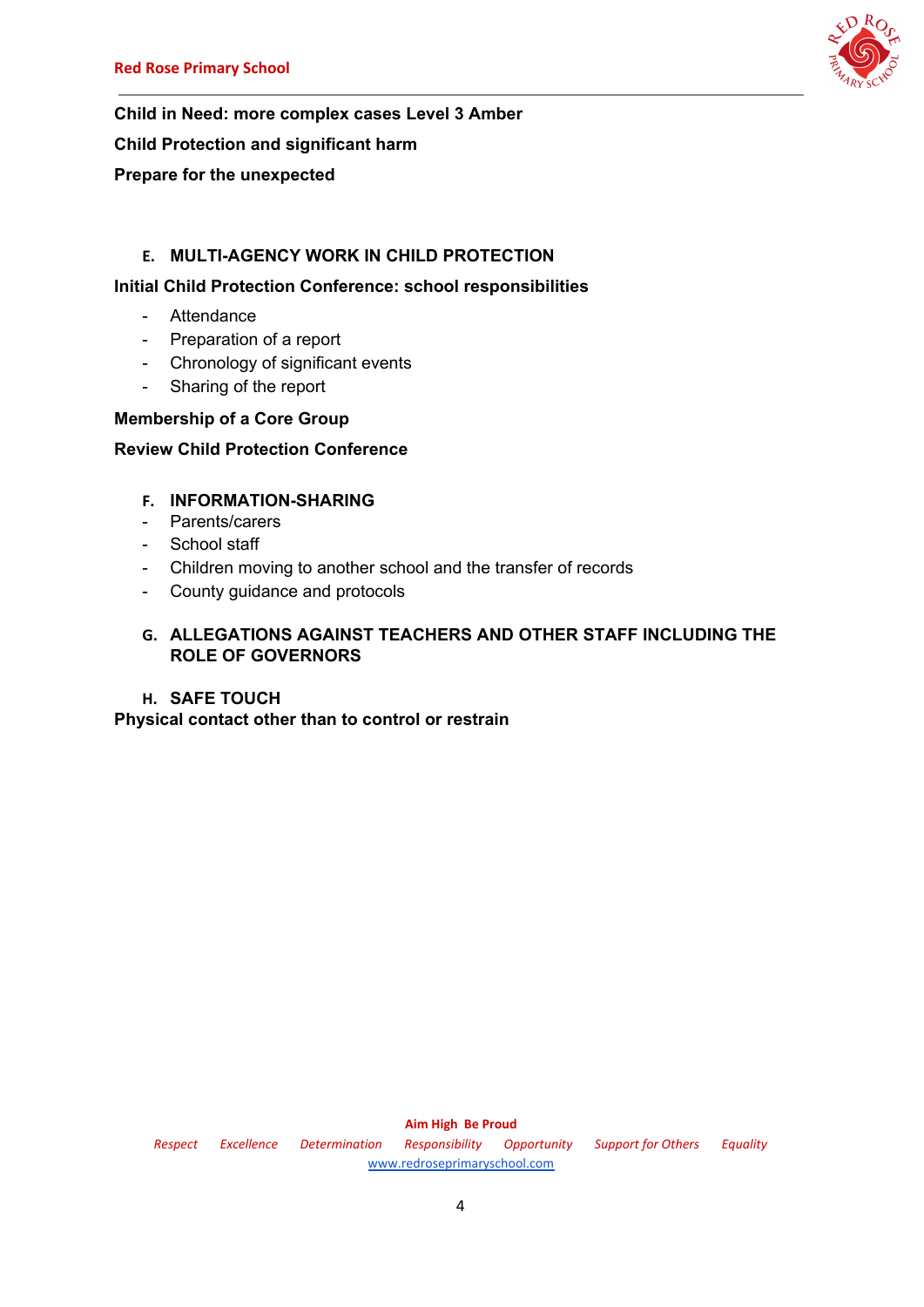

- **I. PHYSICAL CONTROL AND RESTRICTIVE PHYSICAL INTERVENTION: USE OF REASONABLE FORCE**
- **J. THE PREVENT DUTY**
- **K. CHILD EXPLOITATION**
- **L. FEMALE GENITAL MUTILATION**
- **M. ONLINE SAFETY**
- **N. PEER ON PEER ABUSE**
- **O. CHILD CRIMINAL EXPLOITATION**
- **P. SERIOUS VIOLENCE**

## **APPENDICES**

**Appendix 1 - Roles, Responsibilities and entitlements**

**Appendix 2 - Definitions of abuse; signs and symptoms**

**Appendix 3 - Referral form for First Contact [https://www.proceduresonline.com/durham/scb/p\\_report\\_concerns.html](https://www.proceduresonline.com/durham/scb/p_report_concerns.html)**

**Appendix 4 - Summary of multi-agency meetings**

**Appendix 5 - Information Sharing July 2018 (HM Government) [https://assets.publishing.service.gov.uk/government/uploads/system/uploads/attach](https://assets.publishing.service.gov.uk/government/uploads/system/uploads/attachment_data/file/721581/Information_sharing_advice_practitioners_safeguarding_services.pdf)** [ment\\_data/file/721581/Information\\_sharing\\_advice\\_practitioners\\_safeguarding\\_servi](https://assets.publishing.service.gov.uk/government/uploads/system/uploads/attachment_data/file/721581/Information_sharing_advice_practitioners_safeguarding_services.pdf) **[ces.pdf](https://assets.publishing.service.gov.uk/government/uploads/system/uploads/attachment_data/file/721581/Information_sharing_advice_practitioners_safeguarding_services.pdf)**

**Appendix 6 – Guidance on sexting incidents [https://assets.publishing.service.gov.uk/government/uploads/system/uploads/attach](https://assets.publishing.service.gov.uk/government/uploads/system/uploads/attachment_data/file/759007/6_2939_SP_NCA_Sexting_In_Schools_FINAL_Update_Jan17.pdf)** [ment\\_data/file/759007/6\\_2939\\_SP\\_NCA\\_Sexting\\_In\\_Schools\\_FINAL\\_Update\\_Jan17.p](https://assets.publishing.service.gov.uk/government/uploads/system/uploads/attachment_data/file/759007/6_2939_SP_NCA_Sexting_In_Schools_FINAL_Update_Jan17.pdf) **[df](https://assets.publishing.service.gov.uk/government/uploads/system/uploads/attachment_data/file/759007/6_2939_SP_NCA_Sexting_In_Schools_FINAL_Update_Jan17.pdf)**

**Appendix 7 - The Brook Traffic Light Tool [https://legacy.brook.org.uk/brook\\_tools/traffic/index.html?syn\\_partner=](https://legacy.brook.org.uk/brook_tools/traffic/index.html?syn_partner=)**

**Appendix 8 - Responding to & Managing Sexting Incidents <https://swgfl.org.uk/magazine/managing-sexting-incidents/>**

**Appendix 9 - Sexual Harassment and Sexual Violence**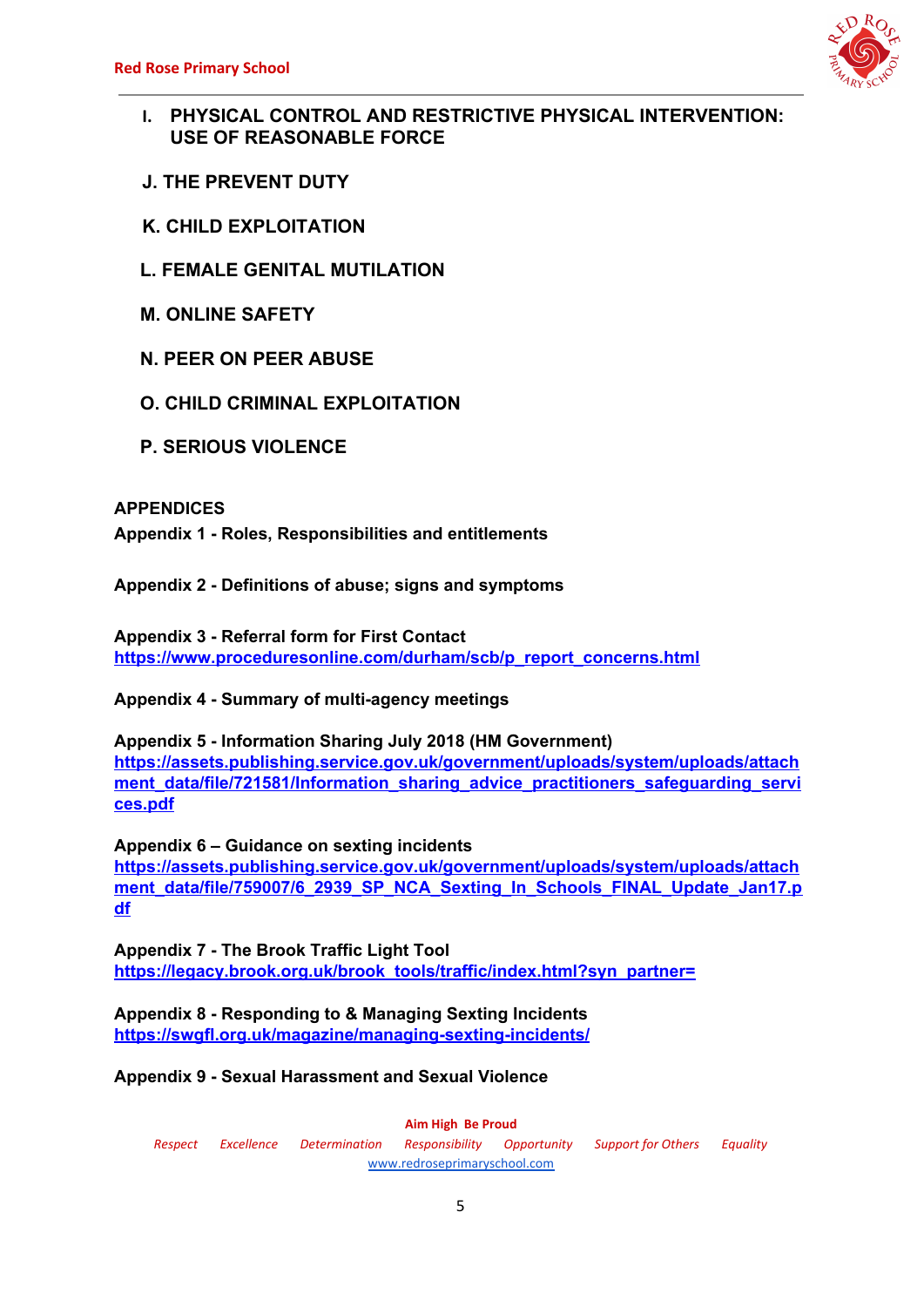

**[https://assets.publishing.service.gov.uk/government/uploads/system/uploads/attach](https://assets.publishing.service.gov.uk/government/uploads/system/uploads/attachment_data/file/719902/Sexual_violence_and_sexual_harassment_between_children_in_schools_and_colleges.pdf) [ment\\_data/file/719902/Sexual\\_violence\\_and\\_sexual\\_harassment\\_between\\_children\\_i](https://assets.publishing.service.gov.uk/government/uploads/system/uploads/attachment_data/file/719902/Sexual_violence_and_sexual_harassment_between_children_in_schools_and_colleges.pdf) [n\\_schools\\_and\\_colleges.pdf](https://assets.publishing.service.gov.uk/government/uploads/system/uploads/attachment_data/file/719902/Sexual_violence_and_sexual_harassment_between_children_in_schools_and_colleges.pdf)**

**Appendix 10 – When to Call the Police – Guidance for Schools and Colleges [https://www.npcc.police.uk/documents/Children%20and%20Young%20people/When](https://www.npcc.police.uk/documents/Children%20and%20Young%20people/When%20to%20call%20the%20police%20guidance%20for%20schools%20and%20colleges.pdf) [%20to%20call%20the%20police%20guidance%20for%20schools%20and%20colleges.](https://www.npcc.police.uk/documents/Children%20and%20Young%20people/When%20to%20call%20the%20police%20guidance%20for%20schools%20and%20colleges.pdf) [pdf](https://www.npcc.police.uk/documents/Children%20and%20Young%20people/When%20to%20call%20the%20police%20guidance%20for%20schools%20and%20colleges.pdf)**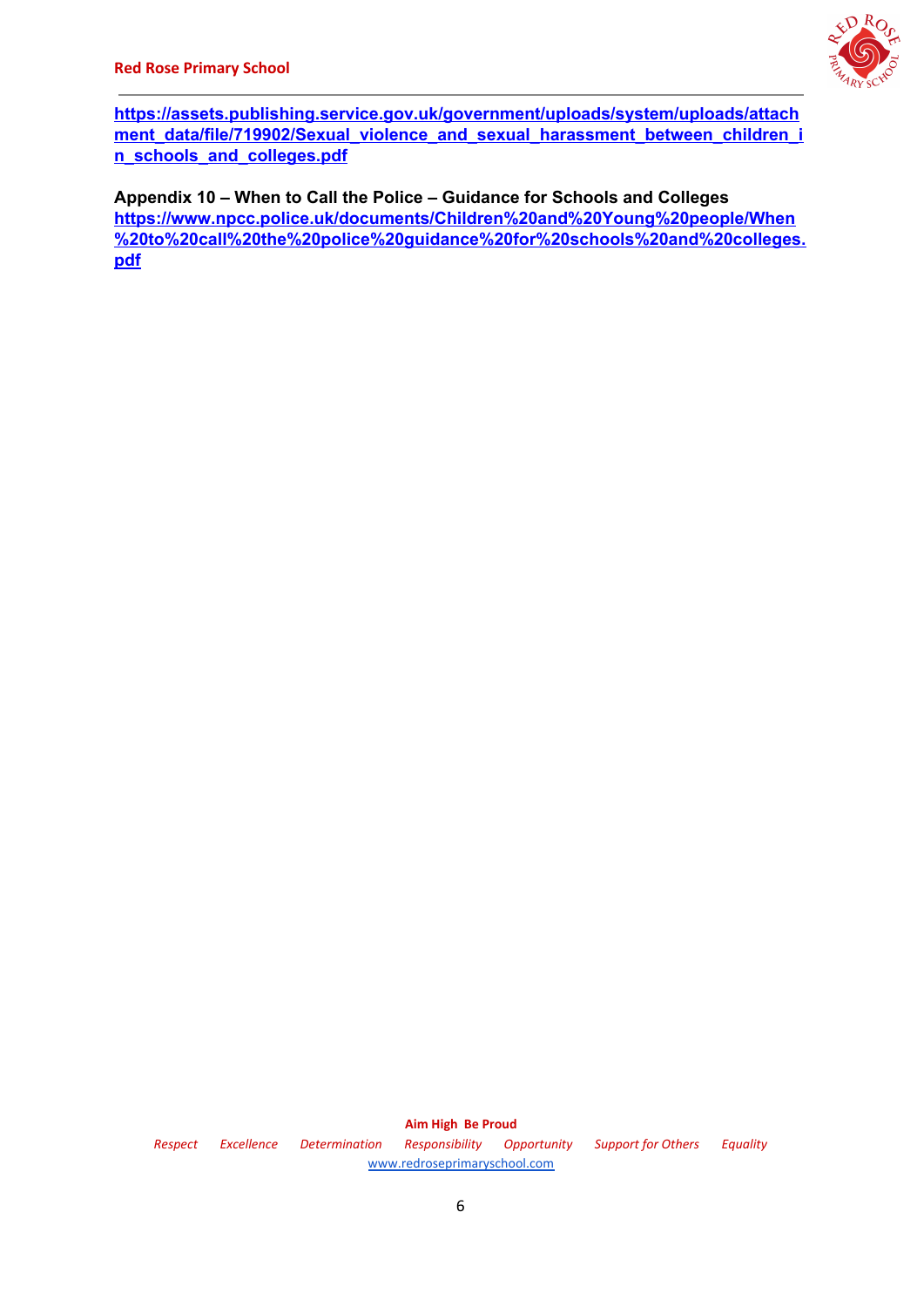

## **A. PRINCIPLES OF THE POLICY**

Children maximise their potential in an environment which is safe, secure and supportive of all their needs, including any needs they have for protection from abuse.

Our school is committed to promoting the welfare of all children by working in partnership with parents and carers, the Local Authority (LA) and multi-agency partners in early help and child protection, in accordance with locally agreed multi-agency safeguarding arrangements procedures and practices.

Our policy applies to members of the school community in its widest sense. Thus, this includes children and young people, their parents/carers, school staff, governors, visitors, specialist staff, and the local and wider community where they interface with the school. Within its framework, the policy outlines entitlements and responsibilities in securing the protection of children who attend the school (Appendix 1).

Our policy is underpinned and shaped by legislation and guidance contained in a variety of documents including: -

- □ The Children Act 1989; Children Act 2004
- □ The Education Act 2002; Education and Inspections Act 2006
- □ Working Together to Safeguard Children July 2018
- □ Local Multi-Agency Safeguarding Arrangements and Procedures (www.**durham**-scp.org.uk )
- $\Box$  What to do if you're worried a child is being abused DfE 2015
- $\Box$  Keeping Children Safe in Education. Statutory guidance for schools and colleges. September 2020
- $\Box$  Use of reasonable force. Advice for head teachers, staff and governing bodies. DfE. July 2013
- □ County Durham Practice Framework Single Assessment Procedures and Practice Guidance 2016. The procedures and guidance are currently being reviewed and schools should check DSCP website for amendments.
- □ Confidential Reporting Code, (Durham Schools Extranet; Documents Library/HR/HR advice and support) [https://gateway.durhamschools.org.uk/staff/hradvice/Lists/HR%20Policies%20Procedure](https://gateway.durhamschools.org.uk/staff/hradvice/Lists/HR%20Policies%20Procedures%20and%20Guidance/Document.aspx?ID=6&Source=https://gateway.durhamschools.org.uk/staff/hradvice%2FLists/HR%20Policies%20Procedures%20and%20Guidance%20)

#### **Aim High Be Proud**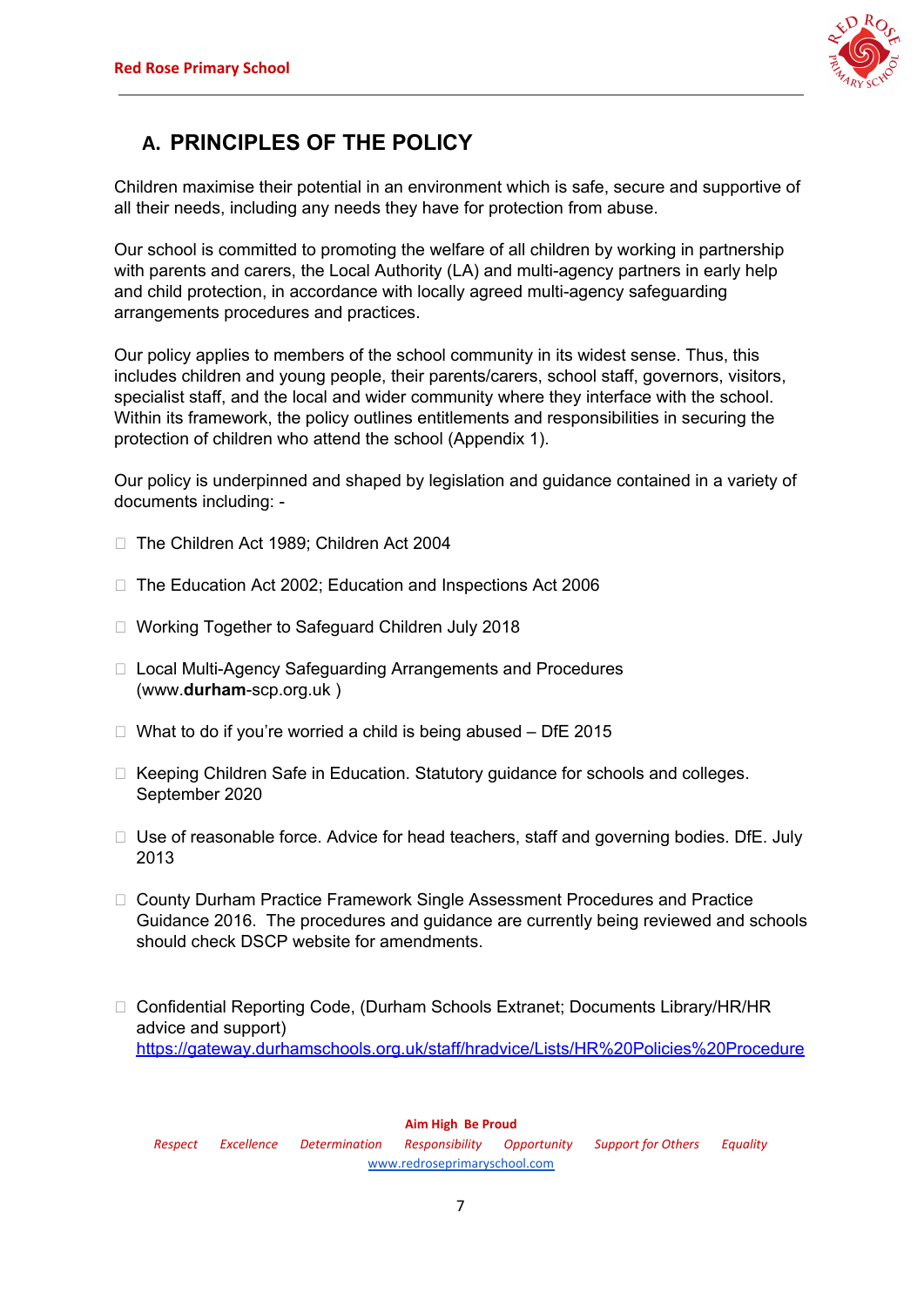

[s%20and%20Guidance/Document.aspx?ID=6&Source=https://gateway.durhamschools.o](https://gateway.durhamschools.org.uk/staff/hradvice/Lists/HR%20Policies%20Procedures%20and%20Guidance/Document.aspx?ID=6&Source=https://gateway.durhamschools.org.uk/staff/hradvice%2FLists/HR%20Policies%20Procedures%20and%20Guidance%20) [rg.uk/staff/hradvice%2FLists/HR](https://gateway.durhamschools.org.uk/staff/hradvice/Lists/HR%20Policies%20Procedures%20and%20Guidance/Document.aspx?ID=6&Source=https://gateway.durhamschools.org.uk/staff/hradvice%2FLists/HR%20Policies%20Procedures%20and%20Guidance%20) Policies Procedures and Guidance

- □ A Guide for Professionals on the Sharing of Information: County Durham Safeguarding Adults Inter-Agency Partnership and Durham Safeguarding Children Partnership [http://www.safeguardingdurhamadults.info/media/23716/Collaborative-Working-Protocol/](http://www.safeguardingdurhamadults.info/media/23716/Collaborative-Working-Protocol/pdf/Collaborative-working-and-information-sharing-protocol.pdf) [pdf/Collaborative-working-and-information-sharing-protocol.pdf](http://www.safeguardingdurhamadults.info/media/23716/Collaborative-Working-Protocol/pdf/Collaborative-working-and-information-sharing-protocol.pdf)
- □ Procedures for locating missing pupils and the removal of pupils from roll. *June* 2017 See DfE document "Children Missing Education" Sept 16 [https://assets.publishing.service.gov.uk/government/uploads/system/uploads/attachment](https://assets.publishing.service.gov.uk/government/uploads/system/uploads/attachment_data/file/550416/Children_Missing_Education_-_statutory_guidance.pdf) [\\_data/file/550416/Children\\_Missing\\_Education\\_-\\_statutory\\_guidance.pdf](https://assets.publishing.service.gov.uk/government/uploads/system/uploads/attachment_data/file/550416/Children_Missing_Education_-_statutory_guidance.pdf)
- *Prevent* Duty Guidance for England and Wales: HM Government 2015
- $\Box$  The Prevent Duty Departmental advice for schools and childcare providers Department for Education June 2015

To emphasise the caring ethos of our school, the staff and governors are committed to the following principles: -

- ♦ The welfare and well-being of each child is of paramount importance.
- ♦ Our policy works on the premise that abuse takes place in all communities and that school staff are particularly well-placed to identify and refer concerns and to act to prevent children and young people from being abused.
- We respect and value each child as an individual.
- We are a listening school, and encourage an environment where children feel free to talk, knowing that they will be listened to.
- The protection of children from abuse is a whole-school issue, and the responsibility therefore of the entire school community.
- Our policy should be accessible in terms of understanding and availability. Regular training will ensure all adults in school are aware of indicators of concern or abuse and colleagues that act as designated safeguarding leads that such information should be promptly passed on to.
- ♦ Our policy will be developed and kept up to date with information from our relevant partners in early help and child protection as well as national documentation issued by HM Government and The Department for Education.
- ♦ We will use the school curriculum to resource our children to protect themselves from abuse, both as victims and as potential perpetrators.
- The school runs in an open, transparent way.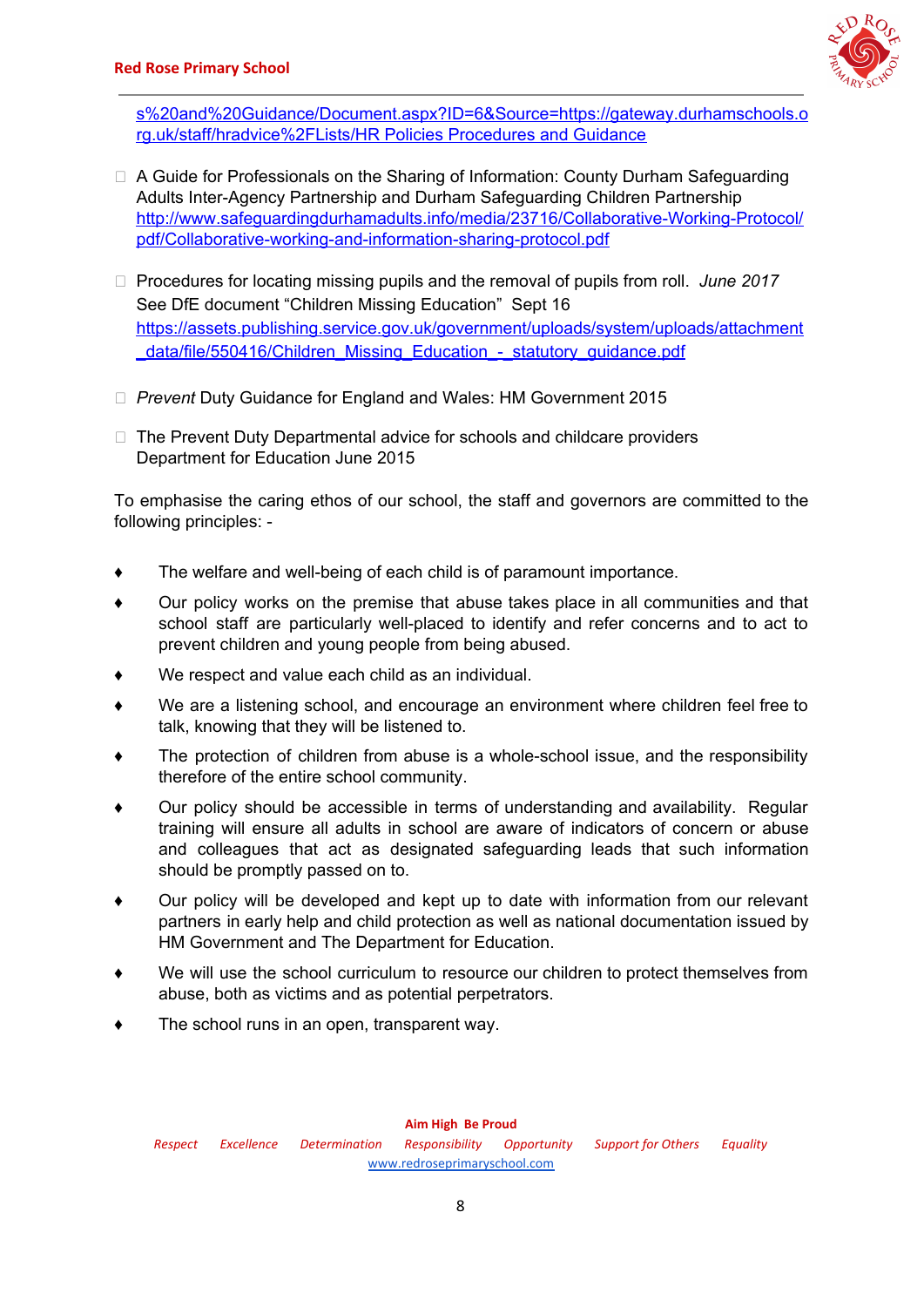

## **B. THE FIVE MAIN ELEMENTS TO THE POLICY**

### **(1) Establishing a safe environment in which children can learn and develop**

This links to the school's overall safeguarding arrangements and duty of care to all students.

The following policies are relevant:

*See Extranet -> Premises & Facilities -> School HS Policies [https://gateway.durhamschools.org.uk/premises/healthsafety/Lists/School%20HS%20Polici](https://gateway.durhamschools.org.uk/premises/healthsafety/Lists/School%20HS%20Policies%20%20Procedures/Current%20Documents.aspx) [es%20%20Procedures/Current%20Documents.aspx](https://gateway.durhamschools.org.uk/premises/healthsafety/Lists/School%20HS%20Policies%20%20Procedures/Current%20Documents.aspx)*

## **(2) Ensuring we practice safe recruitment in checking the suitability of staff and volunteers to work with children**

Staff and governors who have received Safer Recruitment training are listed on the front page of this document.

- $\Box$  Our school will comply with the requirements outlined in local multi-agency safeguarding arrangements 'Key Safeguarding Employment Standards' and in the DSCP Child Protection procedures as well as national documentation in 'Keeping Children Safe in Education' September 2020, Part 3.
- $\Box$  Our school will refer to its responsibilities regarding safeguarding and child protection in all job descriptions, and/or to its profile in the school, in the general information distributed with application forms. Annex B in 'Keeping Children Safe in Education' September 2020 has specific details of the role of the designated safeguarding lead.
- $\Box$  Our school will undertake appropriate pre-employment checks on all staff working in school, including criminal record checks (DBS checks), barred list checks and prohibition checks together with references and interview information, as detailed in Part 3: Safer Recruitment in 'Keeping Children Safe in Education', September 2020.

As outlined in 'Keeping Children Safe in Education', September 2020 (paras 137-149), the level of DBS certificate required, and whether a check for any prohibition, direction, sanction, or restriction is required, will depend on the role that is being offered and duties involved. As most staff will be engaging in regulated activity, an enhanced DBS certificate which includes barred list information, will be required for most appointments.

In a school or college, a **supervised** volunteer who regularly teachers or looks after children is not in regulated activity. KCSIE 2020 (para 135).

In our school: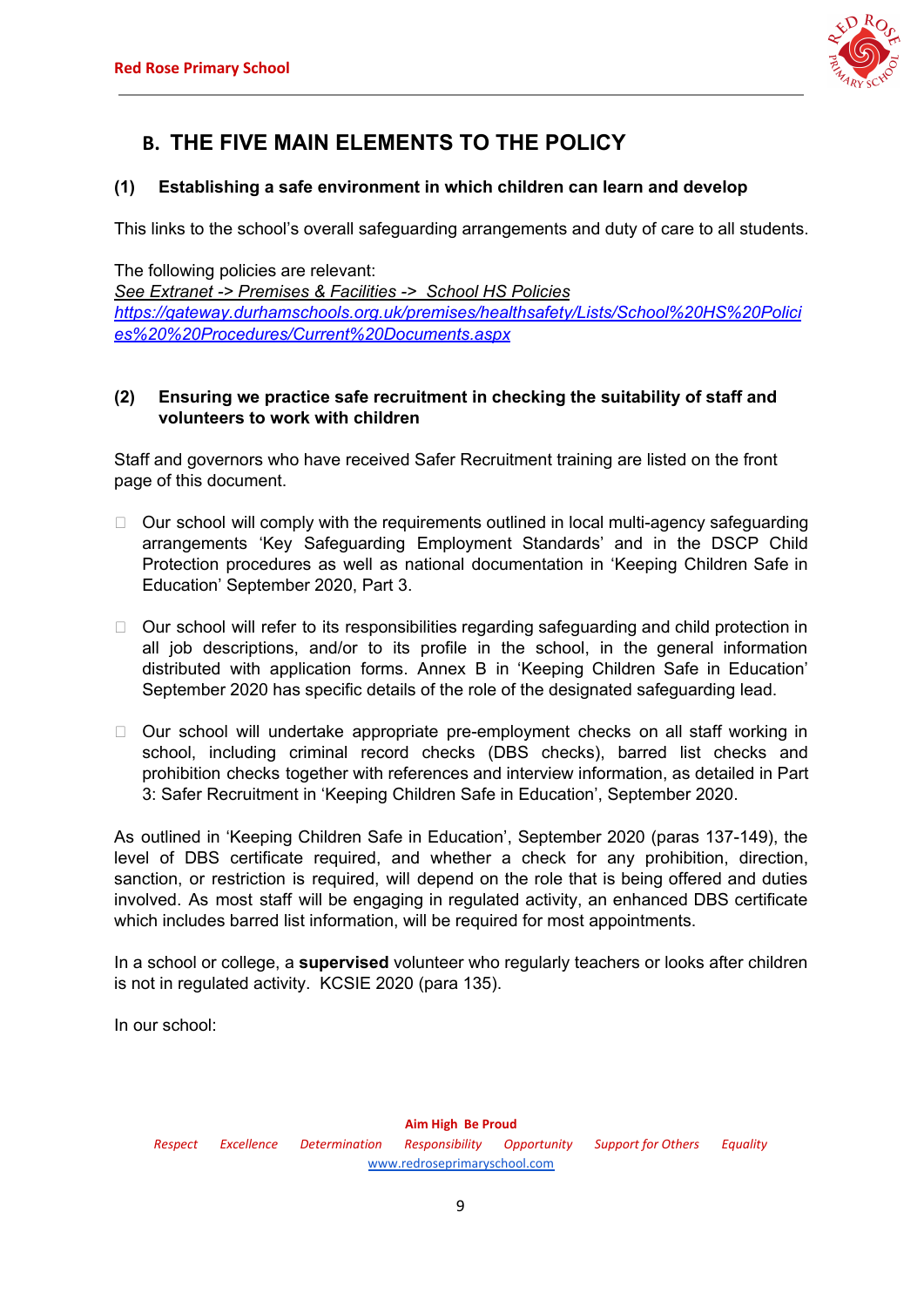

- Volunteers will not be left unsupervised with groups of children, nor will they be in areas where they cannot be fully seen by the supervising teacher.
- In accepting the offer of help from volunteers, especially those unknown, staff are aware that schools in general are attractive places for 'unsafe' volunteers.
- Schools may be places where those with unhealthy interests in children seek to find employment (paid or otherwise). We will be vigilant about all inappropriate behaviour with children that gives cause for concern. The Head Teacher and governors are aware of the Durham County Council Confidential Reporting Code arrangements.
- Supply staff we ensure that appropriate DBS checks are carried out before employing supply staff, especially those not available via the Durham Supply Partnership.
- Our Governing Body will be aware of their responsibilities in connection with staff appointments and similarly aware of their liabilities especially if they fail to follow LA guidance.
- Members of our governing body (except associate governors) will be subject to a Section 128 check.
- Volunteers and helpers will not be given tasks beyond their capabilities and therefore where they might feel under pressure.
- Volunteers and helpers should feel able to discuss difficulties with the teacher, who will respond with advice and additional guidance and supervision.
- Volunteers and helpers will not have the opportunity to feel that they are in charge and thus in a position of power, which may then be abused.
- Volunteers, helpers and staff new to the school are given a leaflet that covers behaviour guidelines for staff and volunteers.

### **(3) Training and supporting staff to equip them to appropriately recognise, respond to and support children who are vulnerable and may need safeguarding**

KCSIE September 2020 Part 1 (para 13) states that '**All** staff members should be aware of systems within their school or college which support safeguarding, and these should be explained to them as part of staff induction. This should include:

- The child protection policy
- The behaviour policy (sometimes called a code of conduct); and
- The safeguarding response to children who go missing from education;
- The role of the designated safeguarding lead' (including the identity of the designated safeguarding lead and any deputies)',

Copies of policies and a copy of Part 1 of Keeping Children Safe in Education, September 2020, will be provided to staff and volunteers at induction. All staff and supply staff are *required to read* this.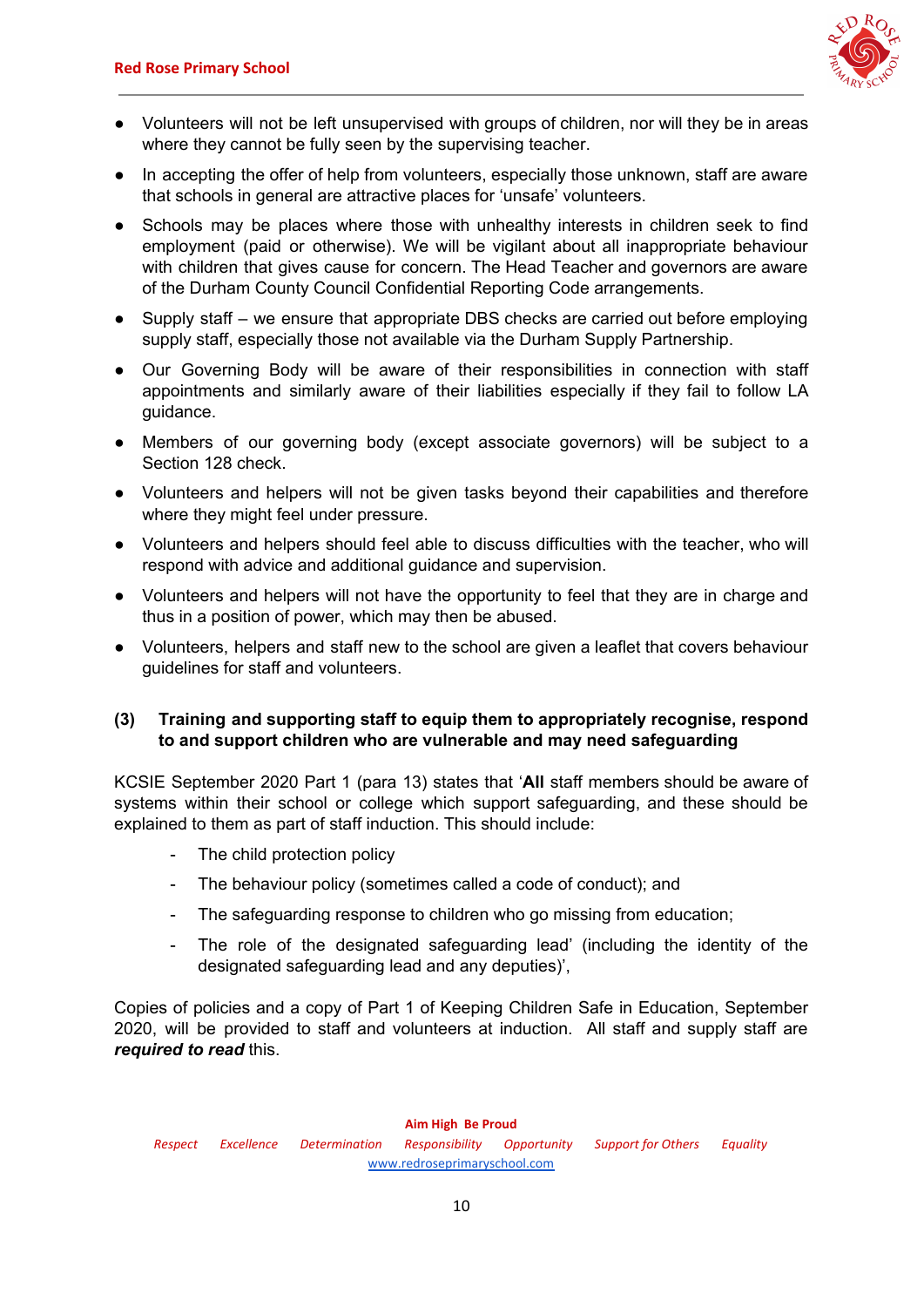

All staff and supply staff will be made aware of:

- Our local 'early help' process and their role in it;
- The process for making referrals to Children's Social Care and section 47 that may follow a referral, along with the role they may be expected to play in such assessments;
- What to do if a child tells them he or she is being abused or neglected, along with maintaining an appropriate level of confidentiality, involving only those who need to be involved, and never promising a child that they will not tell anyone about their abuse.
- The practical government guidance document 'Guidance on Safer Working practice for Adults who Work with Children and Young People', Safer Recruitment Consortium, May 2019.

All adults working in school will receive annual safeguarding and child protection training which is regularly updated. The DSL is responsible for ensuring that the training reflects new priorities and concerns within the County and other multi-agency local priorities.

The date and the names of delegates at these sessions are recorded and held securely to ensure all staff are appropriately trained.

### **Staff responsible for safeguarding**

'*The designated safeguarding lead and any deputies will undergo training to ensure that they have the knowledge and skills required to carry out their role. The training should be updated every two years'*. Keeping children safe in education, September 2020, Part 2 (para 72).

**(4) Raising awareness of other safeguarding issues, boosting resilience and equipping children with the skills needed to keep them safe**

We raise other related issues with children and their parents/carers in the following ways:

#### **Children**

Awareness of IT and online-safety issues including cyber-bullying, sexting and hazing. We are mindful that children are safe from terrorist and extremist material when accessing the internet in schools. All schools in the County have Smoothwall filtering and monitoring system in place for this and other potentially risky content. It is wise for a Designated Safeguarding Lead to review these records regularly to see whether it links up with other safeguarding concerns about particular individuals. Online safety is continually emphasised in line with Annex C of Keeping Children Safe in Education, September 2020 and DfE 'Teaching Online Safety in Schools', June 2019.

Other themes are addressed through our PSHCE and RSE programmes, assemblies, outside visitors and trainers.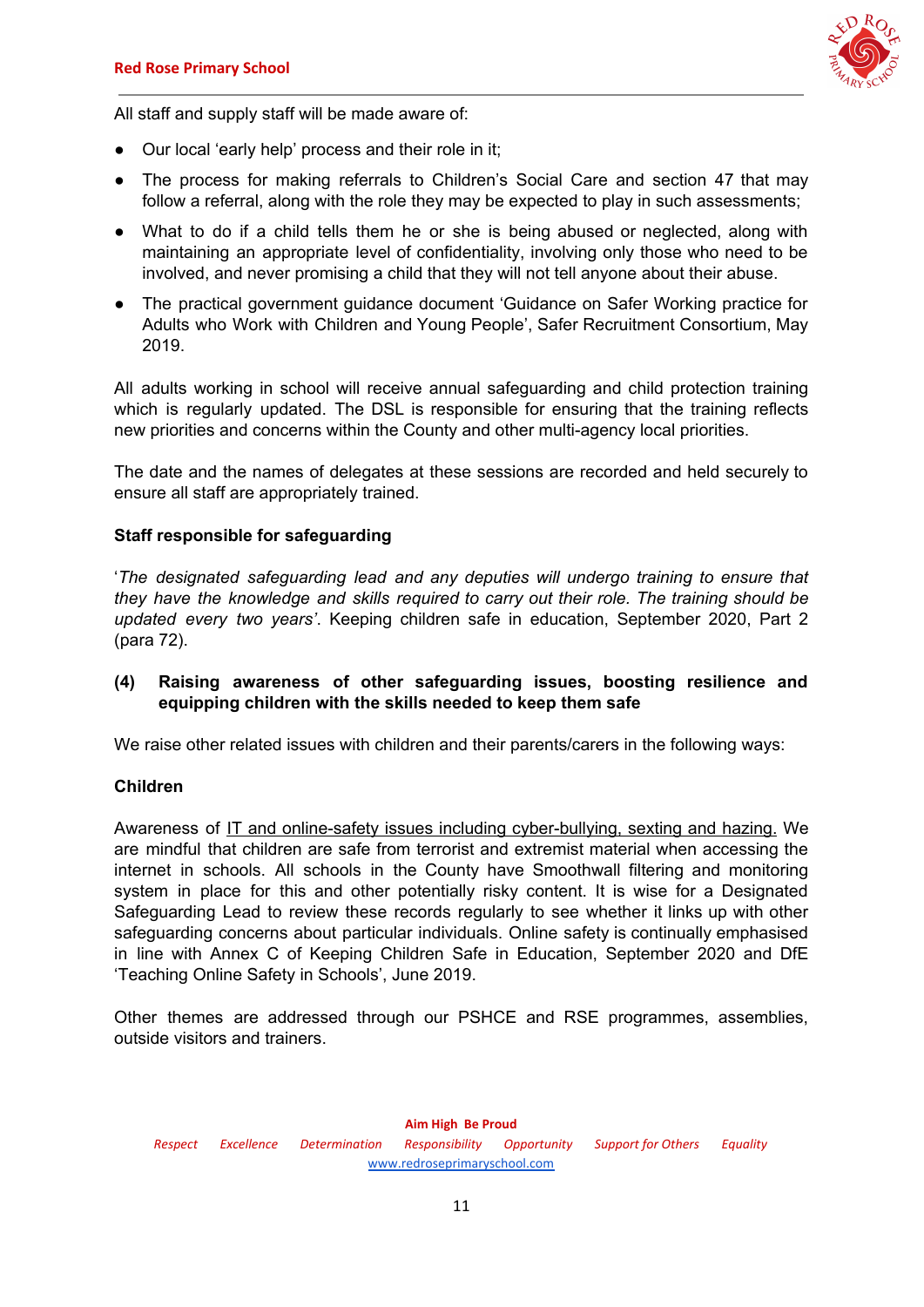

Names (and photographs) of staff and adults will be on display in school that children can speak to if they have concerns (school, family or community issues).

### **Parents/Carers**

Our school brochure, web site and other means of communication with parents will re-enforce the message that our school is committed to the welfare and protection of all children in its care. School staff and governors take this duty of care very seriously.

Appendix 4 is a copy of the statement relating to safeguarding and child protection from our school brochure

Newsletters, letters to parents about specific issues, our school web site and Parents Evenings are used to disseminate and re-enforce key safeguarding and child protection information.

In addition, we also offer events/briefings and workshops that they may attend on particular issues.

Parents are told that it is essential that school records are kept up to date. Parents are asked to keep school informed of any changes. School will accordingly update records held to reflect:

- Current address and telephone contacts. We are aware that, as a school, it is good practice to hold more than one emergency contact number for each child KCSIE 2020 (pg. 19)
- which adults have parental responsibility
- court orders which may be in force
- children on the Child Protection list
- the child's name at birth and any subsequent names (taking care over unusual spellings)
- any other changes to home circumstances

### **(5) Developing and implementing procedures for identifying and reporting cases, or suspected cases, of abuse**

#### **Recording concerns**

ALL concerns and disclosures passed to the designated safeguarding leads must be written, signed and dated on the relevant *'Concern'* form or electronic monitoring system - CPOMs. All concerns recorded should be factual; staff should avoid using emotive language & recording their opinions.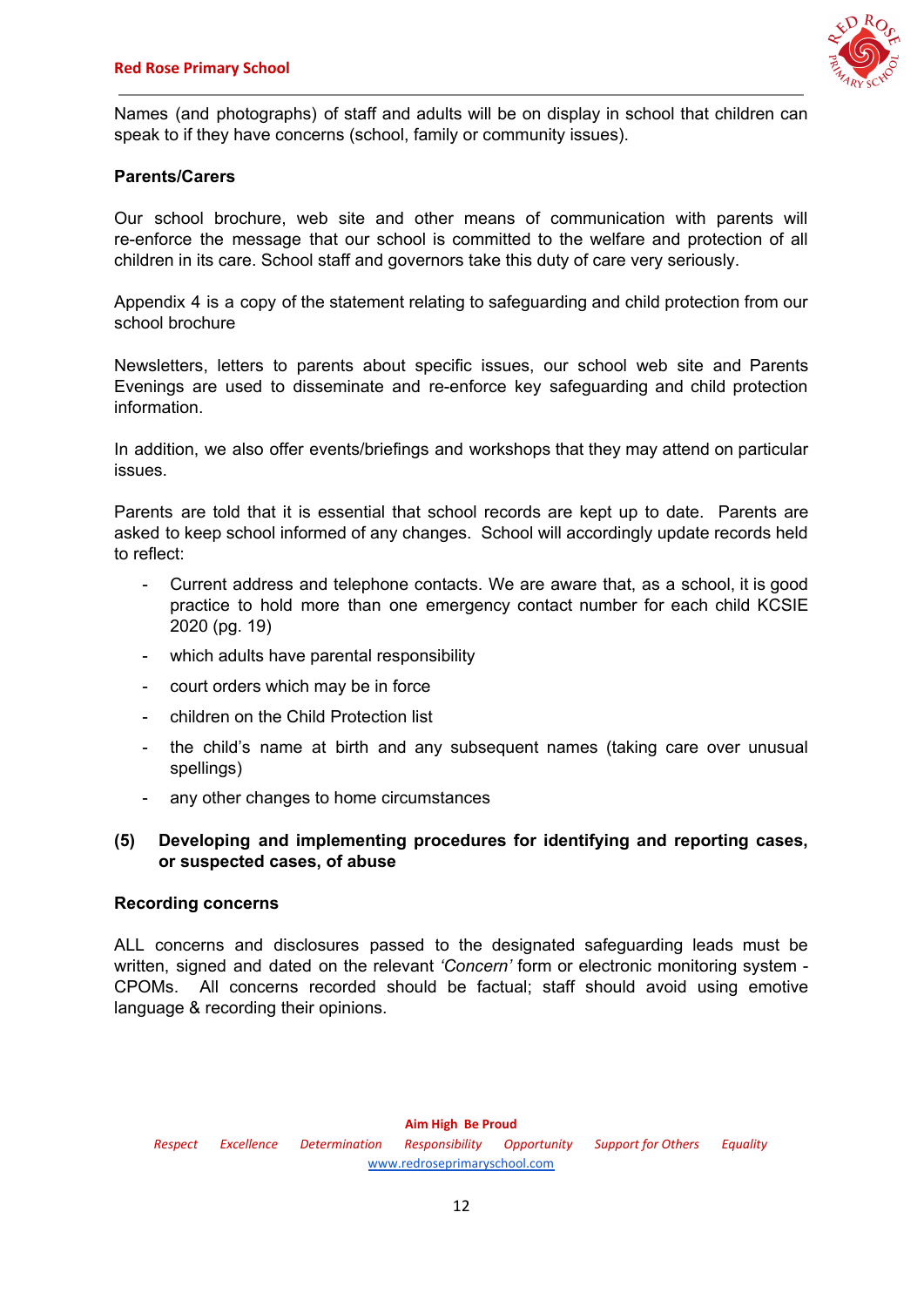

Staff should write the exact words used by the child. Any original notes/jottings/reminders made by the adult must be stapled to the form as first-hand information that could be important if a case went to court or scanned into the electronic monitoring system.

The more relevant details staff document the better (approximate size, colour of injury, which arm, if burn is scabbing over etc.) Staff can express concern about an injury (open ended questions) but should not ask direct questions. They should never do so in front of other children.

'*Staff should never promise a child that they will not tell anyone about an allegation- as this may ultimately not be in the best interests of the child'*. Keeping Children Safe in Education, September 2020, Part 1.

### **Listening to Children and Receiving Disclosures**

We embrace our role as a listening school where children can discuss concerns with any member of staff or adult who works with them. Staff (teaching and support) will make time and be available should children approach them with a situation they are worried about.

Concerns must be taken seriously and at face-value. It is easy to make speedy judgements based on previous knowledge of the child or young person.

Staff receiving a disclosure are unable to promise 'keeping a secret' or confidentiality. They will need to explain that depending on what the child says they might need to share the information with someone who deals with these concerns in school.

If the child does not wish to continue and say anything further the adult should pass on the concern to the designated safeguarding lead that might wish to keep an eye on that student and may well be aware of other issues of concern.

When the member of staff next comes across the child concerned, it would be appropriate to ask how they are and remind them that they are able to come and talk when they wish.

Staff should never speak to another sibling in the family to make enquiries: to investigate concerns is not the role of the school and parents/carers would be rightly aggrieved.

If there is concern about another member of staff or adult working in school, the matter must be passed straight to the Head Teacher. The member of staff concerned must not be spoken to.

### **Please remember:**

- (I) The child should be allowed to make the disclosure at his/her own pace and in his/her own way.
- (ii) The member of staff should avoid interrupting except to clarify what the child is saying but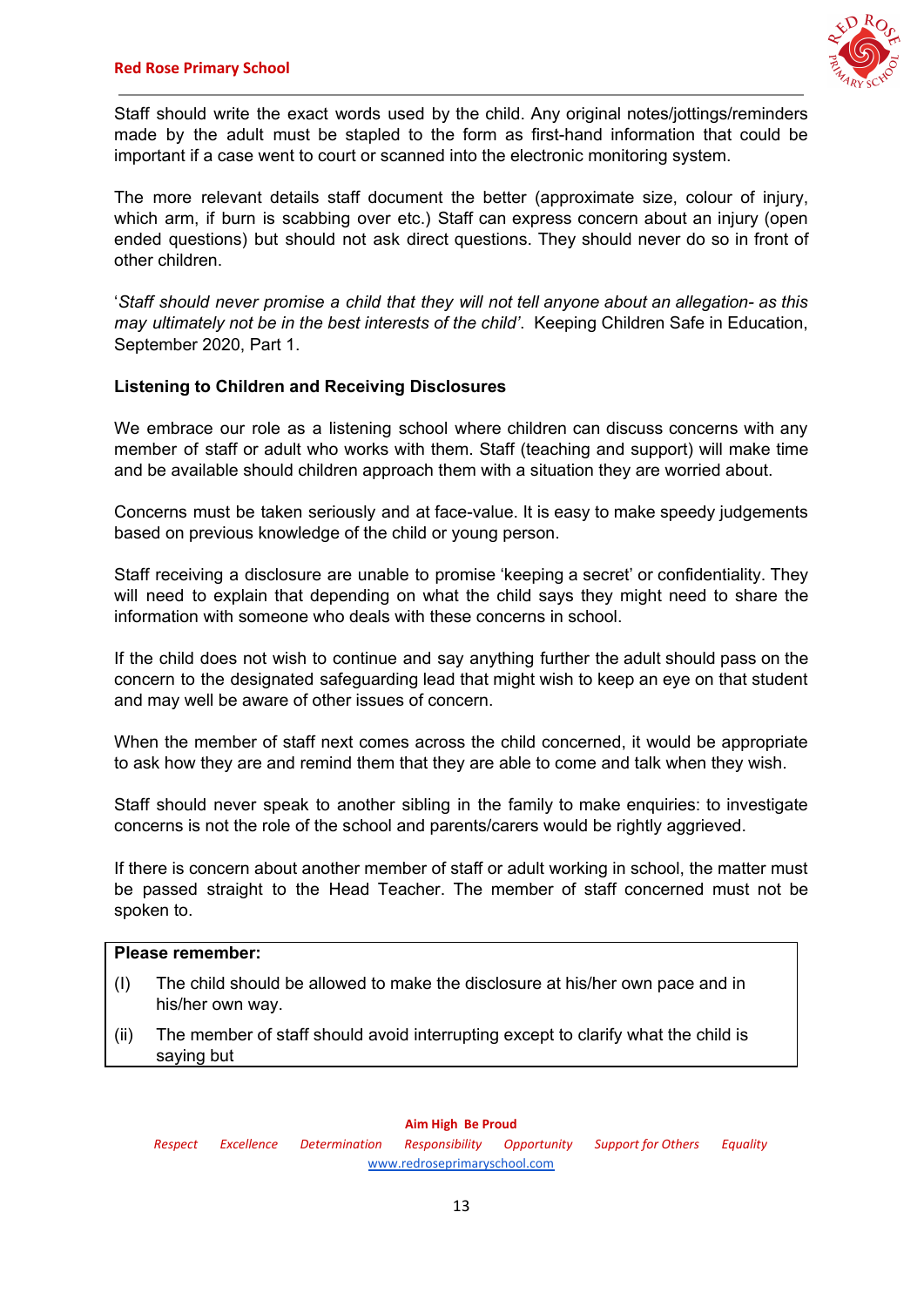

(iii) Should not probe for any information that the child does not volunteer.

#### **Recording and Response of the designated lead professional**

All information received is stored in the child's 'concern' file. Where this is in electronic form, we provide appropriate levels of access to information. Records are kept securely in locked storage and away from the child's individual school records. (The child's individual file is marked to show the existence of the additional 'concern' file). Our designated safeguarding leads can access these documents in an emergency or in the event of an enquiry for information by the MASH (Multi-Agency Safeguarding Hub) Team, for example.

We keep a simple central 'chronology of significant events' for all children in school. This assists, should the MASH make contact about issues beyond school and inform any other concerns in school.

#### **Discussing concerns with the First Contact Service - 03000 26 79 79**

We use the local authority Referral Form for notifying First Contact of concerns.

Procedures detailing local multi-agency arrangements, including detailed information about the management of individual cases, may be found at [www.](http://www.durham-scp.org.uk/)**[durham](http://www.durham-scp.org.uk/)**[-scp.org.uk](http://www.durham-scp.org.uk/). The threshold document is currently being reviewed and schools should check DSCP website for amendments. Schools will be advised of the launch of the new threshold document and staff development opportunities.

The procedures and guidance are currently being reviewed and schools should check DSCP website for amendments.

If a concern is taken up as a **referral** under section 47: Child Protection, actual or likelihood of significant harm, parents or carers will be informed of this **unless to do so would place the child at further risk of harm.**

If the child requires immediate medical attention staff will accompany the child to the nearest Accident and Emergency Department. First Contact will be informed immediately if the injuries are linked to a child protection matter, so an appropriate paediatrician sees the child. The Director of Children and Young People's Services will be informed, and parents will be notified of the action taken.

If the situation is an emergency and staff are unable to speak to First Contact, we will phone the Police on 0845 60 60 365 and ask to speak to a colleague in the Vulnerability Unit concerning a child (see Appendix 13 on guidance about when to contact the police).

## **Police Switchboard: 0345 6060365 Ask for the nearest local Vulnerability Unit to school**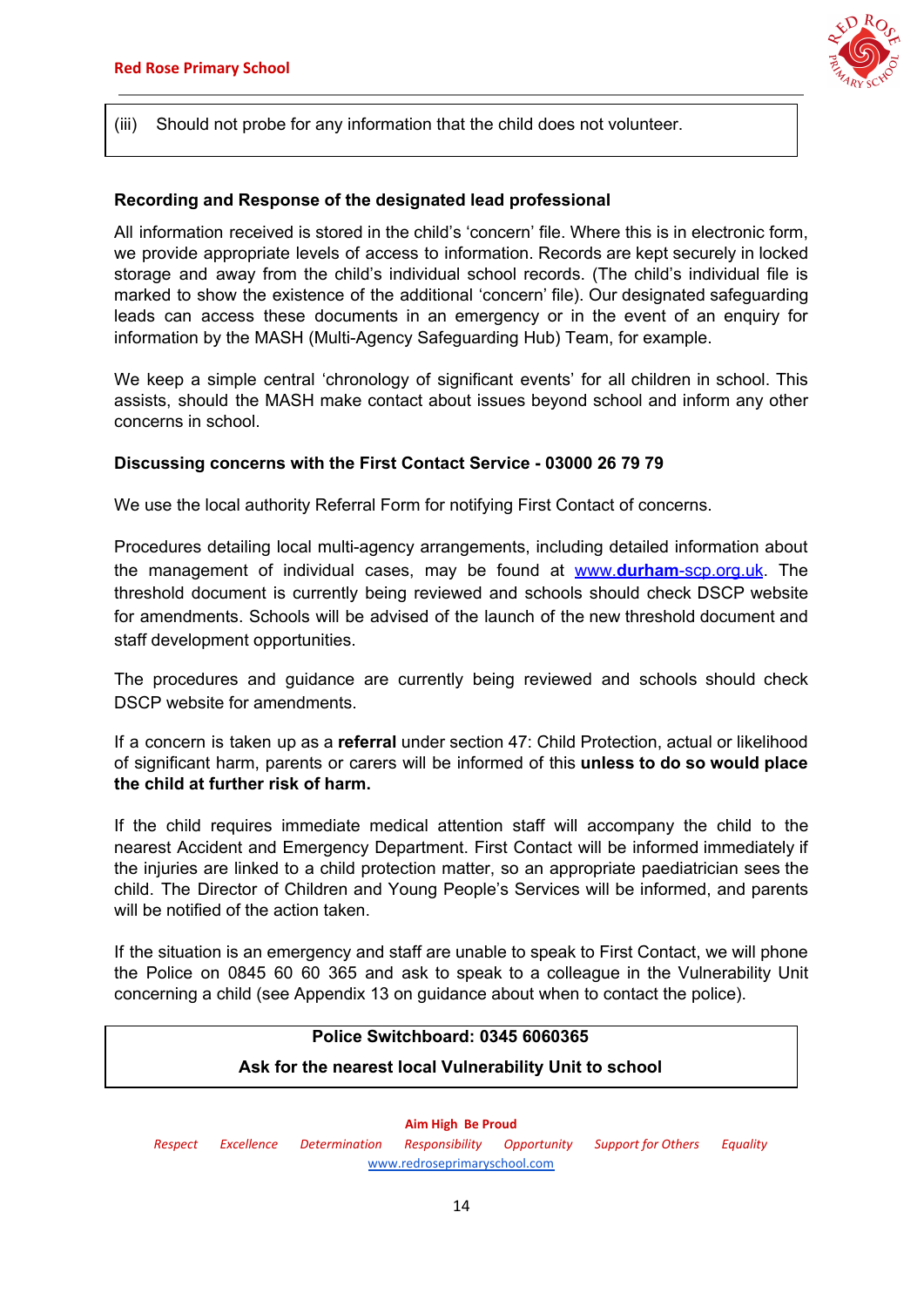

### **Discussions with First Contact will be followed up in writing**

Discussions of concern and requests for support will be followed up in writing, using the referral form. The information will be sent via e-mail to First Contact. A copy is kept on the child's concern file.

If a member of staff feels that the designated safeguarding lead and/or Head Teacher are not taking concerns seriously enough, then it is appropriate for them to tell that person that they are going to consult with First Contact themselves.

'**Any staff member** who has a concern about a child's welfare should follow the referral processes set out in paragraphs 36-47'. Keeping Children Safe in Education, 2020, Part 1 (para 9).

## **First Contact Service**

[firstcontact@durham.gov.uk](mailto:firstcontact@durham.gov.uk)

### **Telephone: 03000 26 79 79**

### **Attendance at Strategy meetings if assessed to be child protection concern**

Strategy meetings are one of four multi-agency meetings as part of Child Protection processes. Local multi-agency procedures have detailed guidance about these meetings www.**durham**-scp.org.uk.

The threshold document is currently being reviewed and schools should check DSCP website for amendments. Schools will be advised of the launch of the new threshold document and staff development opportunities.

School staff may be invited to a strategy meeting. These multi-agency meetings are called to decide whether the threshold for an s47 enquiry should commence to investigate the concerns that have been raised.

These meetings may be called at short notice and we recognise that appropriate staff from this school should attend wherever possible. If the school is the referring agency, they should be invited to attend these meetings.

Staff should make available any handwritten notes, dated and signed, as well as other records from the concern file including the single agency chronology of concerns. Any further written evidence from the child: stories, drawings etc. should be brought to the meeting.

In school, staff should monitor the child discreetly for any further concerns or signs that are worrying and give support and reassurance to the child.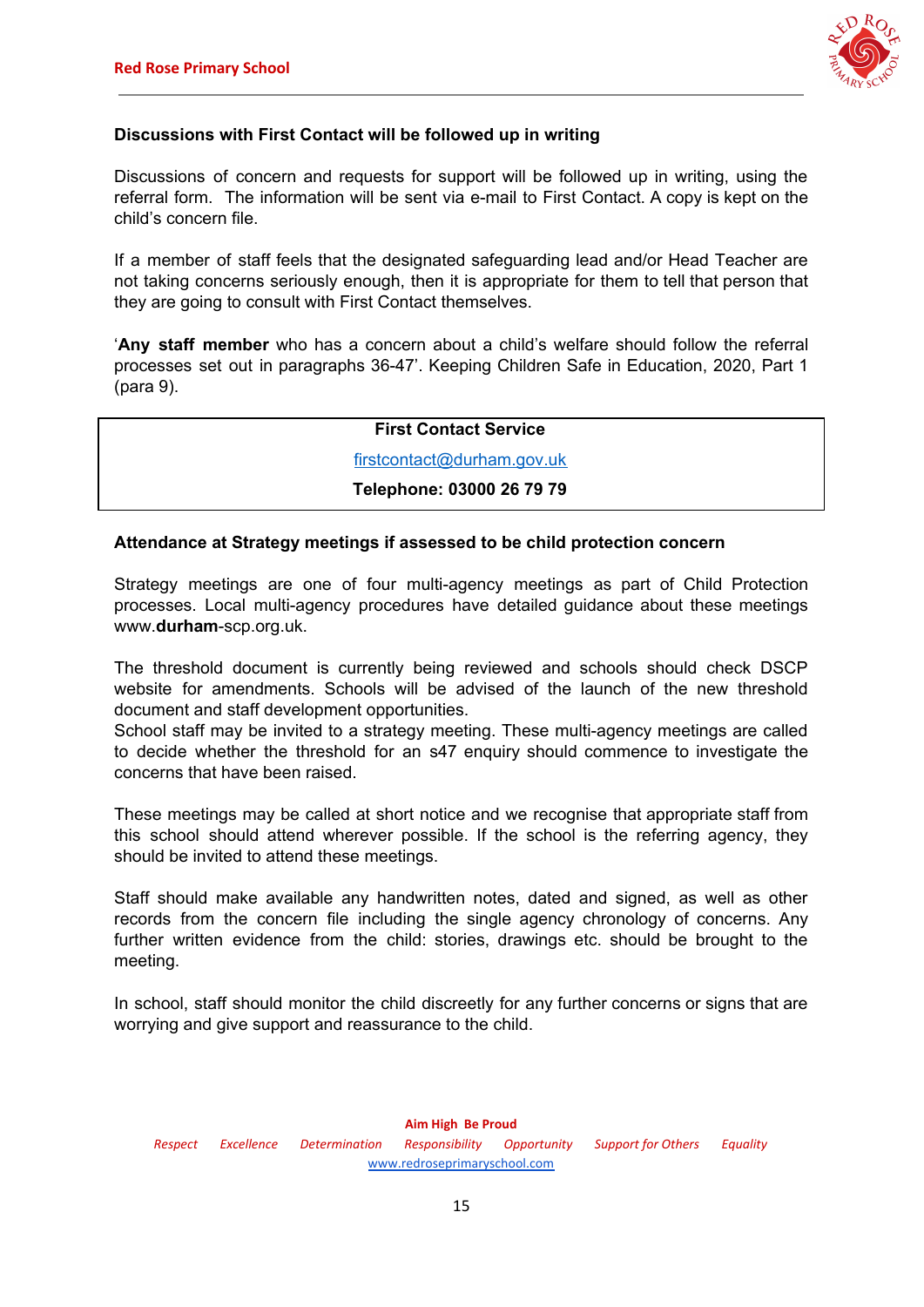

All information should be treated with discretion and confidentiality and shared in accordance with the National Guidance on information sharing and the GDPR and Data Protection Act 2018.

If concerns are not substantiated following the section 47 enquiries our school will work with other agencies to determine what further support the family and child require. The school will continue to monitor and support the child.

## **C. OVERVIEW: SAFEGUARDING**

## **Definition of 'safeguarding'**

'Keeping children safe in education', DfE, 2020, defines safeguarding and promoting the welfare of children as:

'*Protecting children from maltreatment; preventing impairment of children's health or development; ensuring that children grow up in circumstances consistent with the provision of safe and effective care; and acting to enable all children to have the best outcomes*' (para 4)

'*Children' includes everyone under the age of 18*'.

## **Safeguarding within this school**

Everyone who encounters children and their families has a role to play in safeguarding children. School staff are particularly important as they are able to identify concerns early and provide help for children, to prevent concerns from escalating. Schools and their staff form part of the wider safeguarding system for children by working with our 3 safeguarding partners in Durham Safeguarding Children Partnership – Durham County Council, Durham Constabulary and the Clinical Commissioning Groups to promote the welfare of children and protect them from harm.

Safeguarding children permeates all aspects of our work as a school, with a preventative role to inform and boost the resilience of all students by enhancing protective factors in their lives.

Accordingly, this policy links with many other related policies in school, including:

- School Behaviour policy
- Whole-school Anti-bullying policy, including cyber-bullying and other forms of peer-peer abuse
- Health and Safety policies
- Medication in school/First Aid policies
- Intimate care policy
- School visits including risk-assessments

#### **Aim High Be Proud**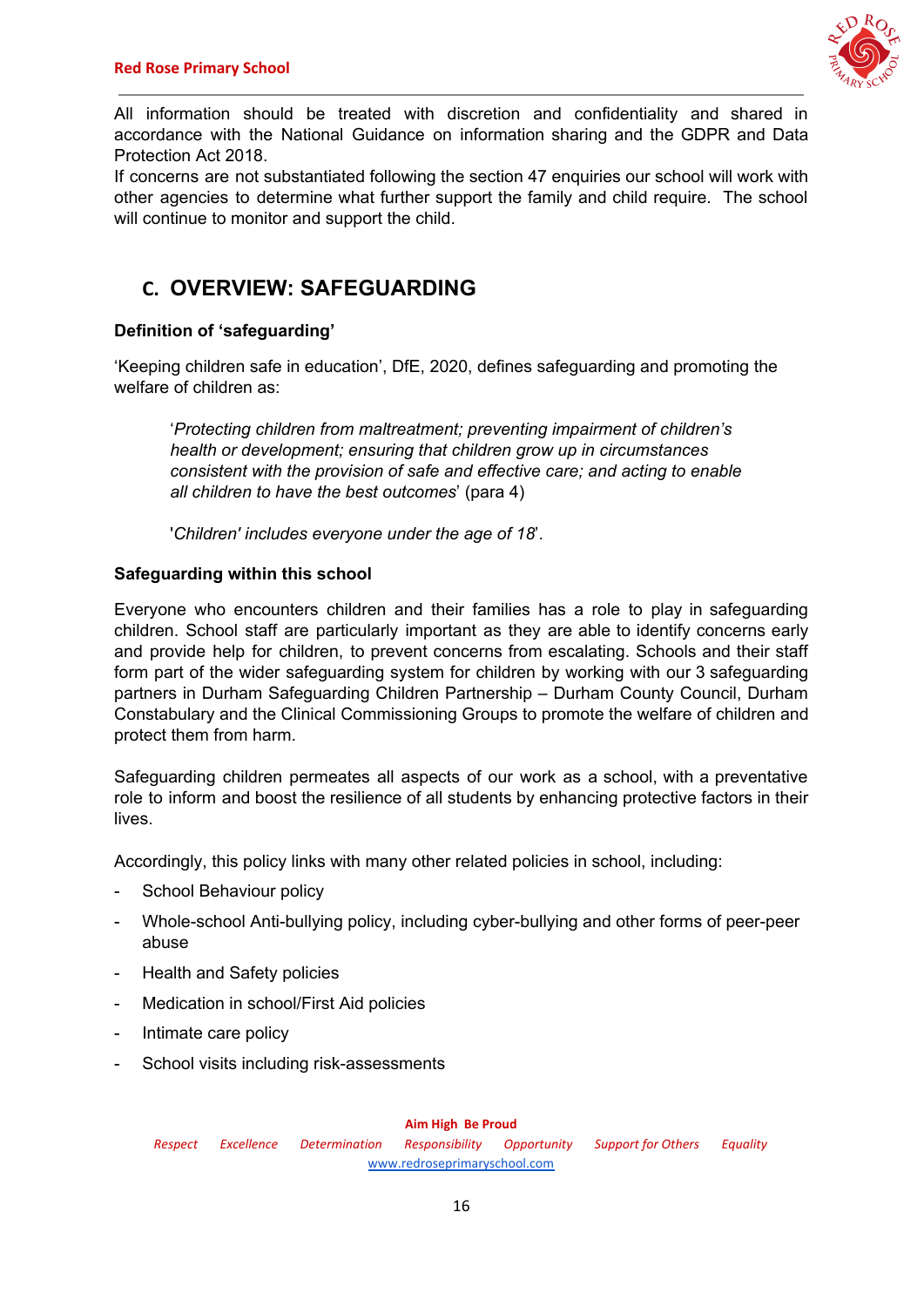

- Online Safety (Durham Schools Extranet Pupils -> Safeguarding -> Online Safety)
- Children with Special Educational Needs (SEN) and Looked After Children (LAC)
- Equal Opportunities
- Relationships and Sex Education Policy (from 2020)

This policy is also linked to local multi-agency safeguarding arrangements. Current, up to date documentation can be found at <https://www.durham-scp.org.uk/professionals/> and include:

- Managing Allegations against Staff (Durham online local partnership safeguarding arrangements and policies)
- County Durham Practice Framework: Single Assessment Procedure & Practice Guidance.
- Keeping Children Safe in Education. September 2020

#### **Safeguarding throughout school life**

#### **Caring ethos**

We aim to create and maintain **a caring ethos** where all children and adults feel safe, secure and valued. If children feel happy and enjoy school this will encourage good attendance and then create conditions in which they can do their best in every area of school life. Our school operates as a listening school where children can approach adults with concerns. These will be taken seriously and relevant local multi-agency safeguarding procedures followed without delay if there is a risk/likelihood of, or actual **significant harm.**

#### **Curriculum**

Children have access to an appropriate curriculum, including the teaching of Relationships & sex education, and health education differentiated to meet their needs. This enables them to learn to develop the necessary skills to build self-esteem, respect others, defend those in need, and resolve conflict without resorting to violence. Children learn skills to question and challenge to enable them to make informed choices now and later in life. A protective factor for children is personal resilience including strong social and emotional skills. All work with children which boosts confidence and self-esteem is valuable to protect them from peer pressure and outside influences detrimental to their physical and mental well-being.

Children are encouraged to express and discuss their ideas, thoughts and feelings through a variety of activities and have access to a range of cultural opportunities which promote respect and empathy for others. As part of our Prevent duty under s.26 of the Counter-Terrorism and Security Act 2015, we are aware of the importance of building pupils' resilience to radicalisation by promoting fundamental British values and enabling them to challenge extremist views. Schools can build pupils' resilience to radicalisation by providing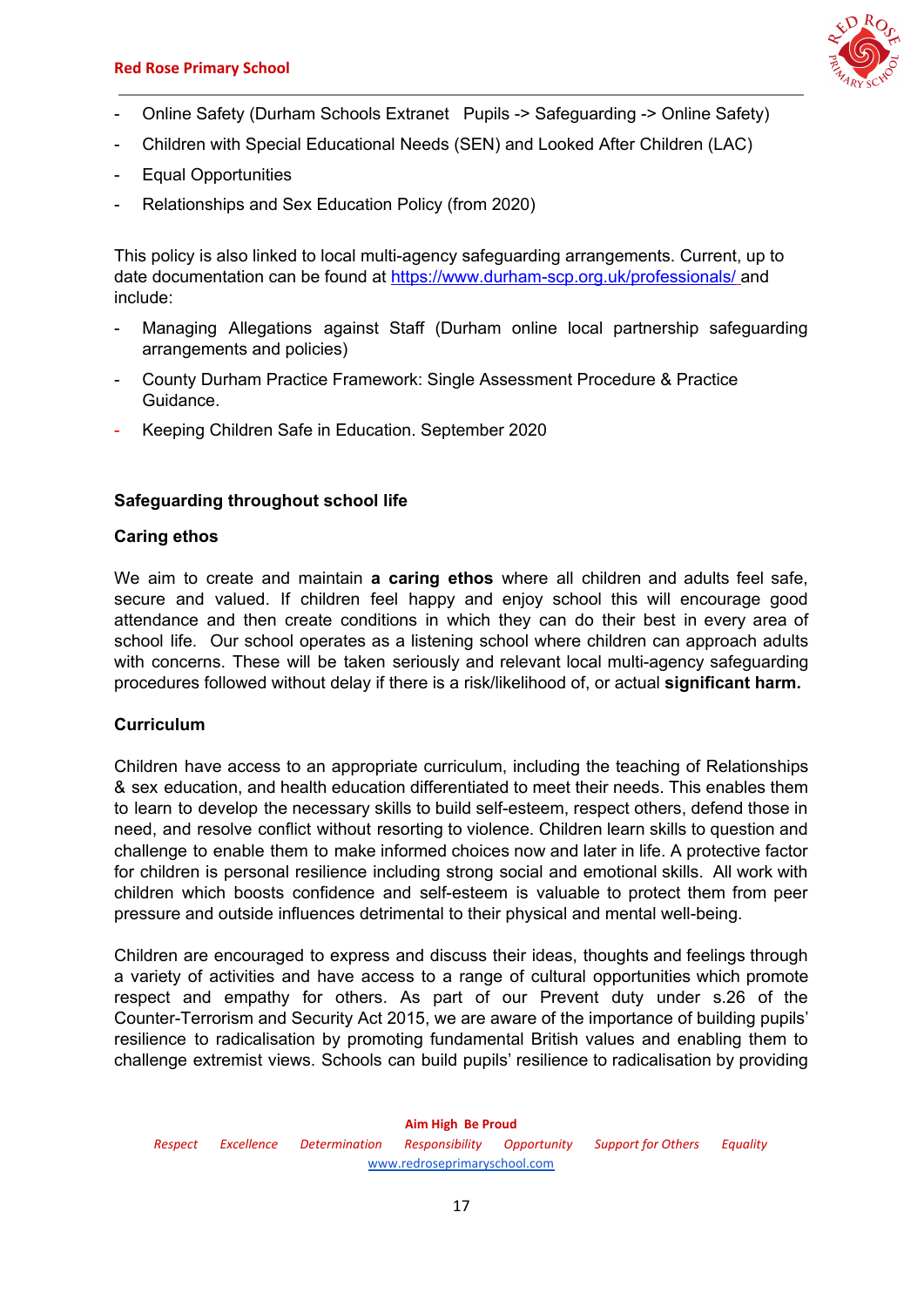

a safe environment for debating controversial issues and helping children and young people understand how they can influence and participate in decision-making. (See Section 9)

Relationships & sex education, health education, Religious Education, Art, Music, Drama, English are some of the areas of the curriculum in which children can discuss and debate important issues including lifestyles, health, safety and well-being (physical and emotional), family life, child care and parenting, forced marriage, domestic abuse, religious beliefs and practices as well as human rights issues. These subjects can be used to teach children and young people to recognise and manage risk, make safer choices, and recognise when pressure from others threatens their personal safety and wellbeing. They can develop effective ways of resisting pressure, including knowing when, where and how to get help.

### **Universal services and specialist support staff**

The following professionals are also available to support individual children in school:

- Chester le Street One Point Hub 03000 261112
- The school nurse Trish Banister 03000 269883
- Attendance and Inclusion Officer Jeanette Hutley 0191 3882248 Philip Cox (03000 265 526)
- Educational Psychologist Denise Atkinson 03000 263 333
- Child and Adolescent Mental Health Service Chester le Street One Point. 03000 261112

The following **visitors** also contribute to our work to safeguard and promote the welfare of our students:

- Parish Youth & Children's Co-ordinator
- Community police
- Jet and Ben stranger danger
- Fire Brigade/safety carousels
- Domestic abuse workers
- NSPCC

### **Childcare Arrangements Before and After School (including extra curricular activities)**

Breakfast club After-school activities on and off site

These all provide further opportunities for students to develop positive and caring relationships with adults, who themselves will be trained to be aware of signs and

**Aim High Be Proud**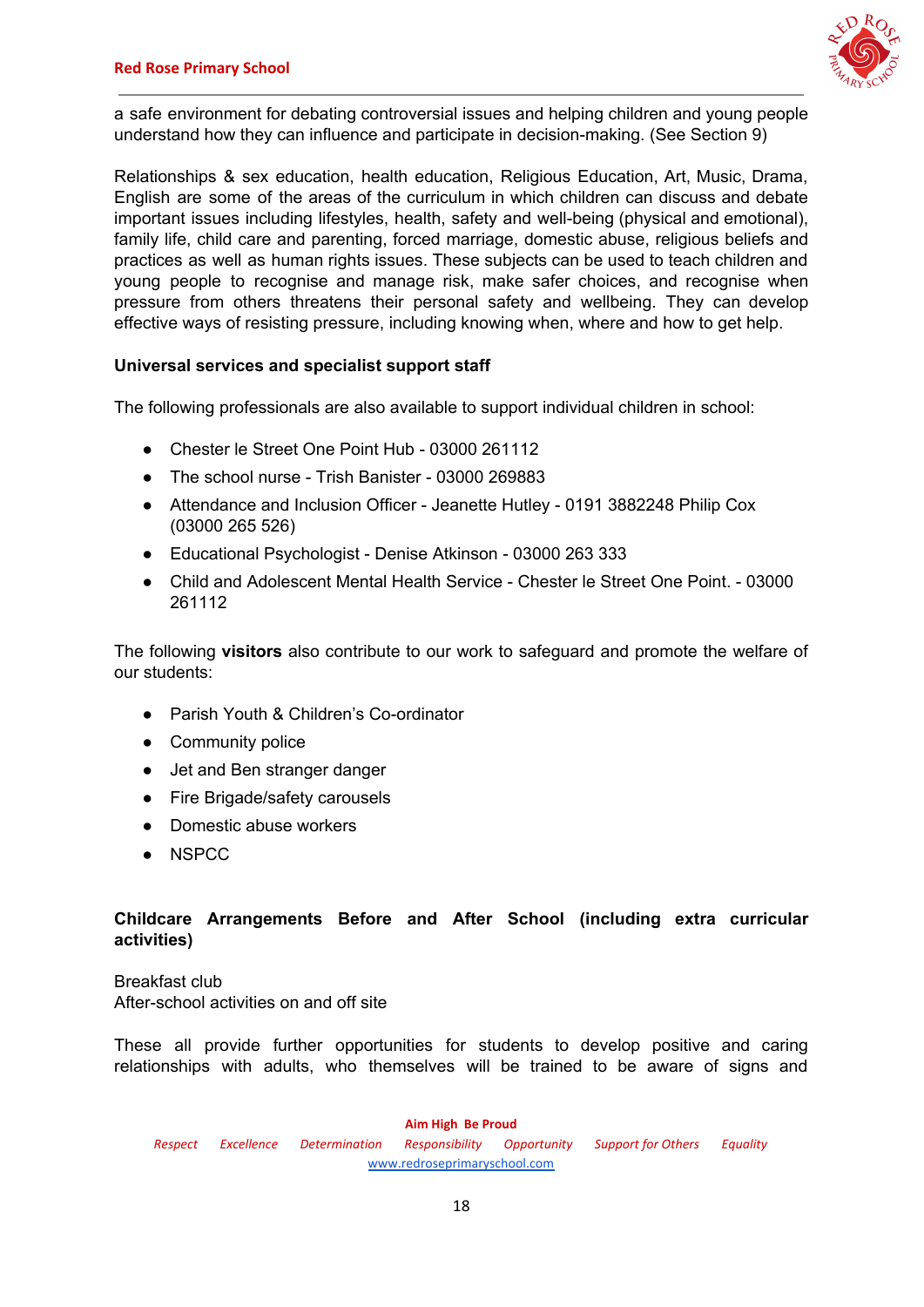

behaviours that could suggest concerns. Supportive relationships outside the home, such as those with adults in school and other children, are additional protective factors that boost children's resilience. Staff will always work with children in a professional way and are reminded to respond to disclosures sensitively and appropriately. All adults in school know the names of the designated safeguarding leads and should be made aware of their responsibility to pass on any issues of concern without delay and make a written record.

## **Working with parents and carers**

Our school believes in effective communication with parents and carers. We welcome parent/carer views and concerns about the welfare of their children and use this feedback to regularly review our practices. Parental views are obtained in the following ways: surveys, questionnaires, parent's evenings etc

We keep parents informed about important and topical issues, including child protection elements of safeguarding, in the following ways: *Newsletters, letters home, website, training/information sessions e.g. e-safety, bullying etc.*

We aim to have good working relationships with parents and carers and to work in partnership with them through transparency and honesty. However, we do not forget that their child's needs and welfare are our paramount concern, thus obtaining consent to take matters further is **not** always appropriate. This obligation is set out in our school prospectus/brochure (see Appendix 4).

## **D. CHILD PROTECTION WITHIN SAFEGUARDING ARRANGEMENTS FOR ALL CHILDREN/YOUNG PEOPLE IN SCHOOL**

There are a series of layers of care and intervention ranging from safeguarding for all/universal services (single-agency activities) through to multi-agency work under the Children Acts 1989 to 2018:

- $\Box$  Safeguarding arrangements in school
- $\Box$  Early Help within universal services
- □ More complex cases requiring Early Help
- □ Child in Need yet consent required as for Levels 2 and 3
- □ Child Protection
- Durham Safeguarding Children's Board's guidance and procedures (see <https://www.durham-scp.org.uk/>)

#### **Aim High Be Proud**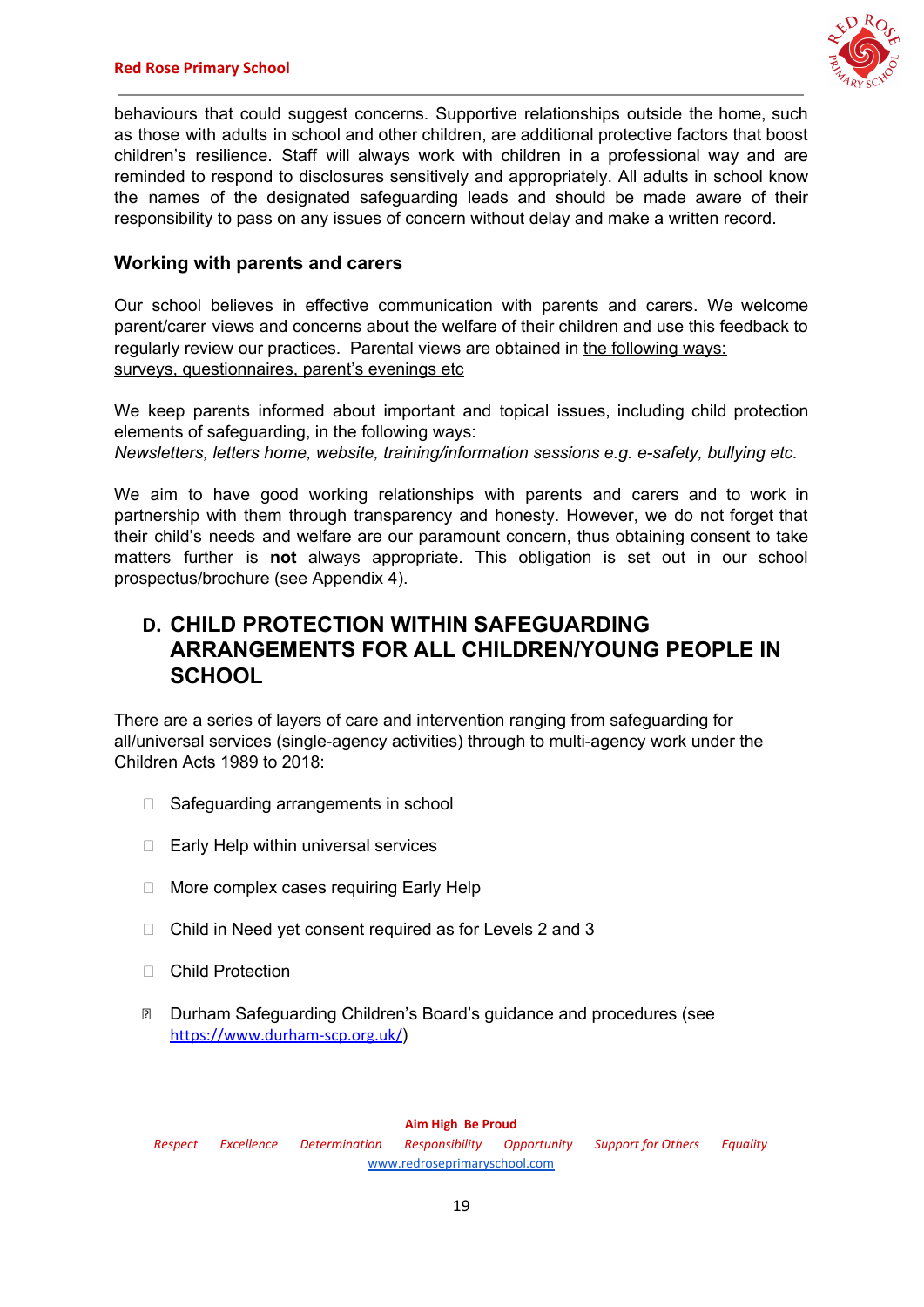

## **The Durham Children and Young People's Strategy**

The Children and Young People's Strategy 2019-2022, prepared jointly by all public services and voluntary and community services including the Council, local health services and the police who work together to improve outcomes for children, young people and their families through the Children and Families Partnership.

### **Life at Home**

The Framework for Assessment triangle, reproduced below, summarises every aspect of a child's life under three headings and is mirrored in the Referral form for First Contact Service.

- Child's developmental needs (How I grow and develop)
- Parenting capacity (What I need from people that look after me)
- Family and environmental factors (My wider world)



Aspects from all three domains combine in home life and staff and adults in school should be mindful of these connections as they work with children and their parents/carers in school.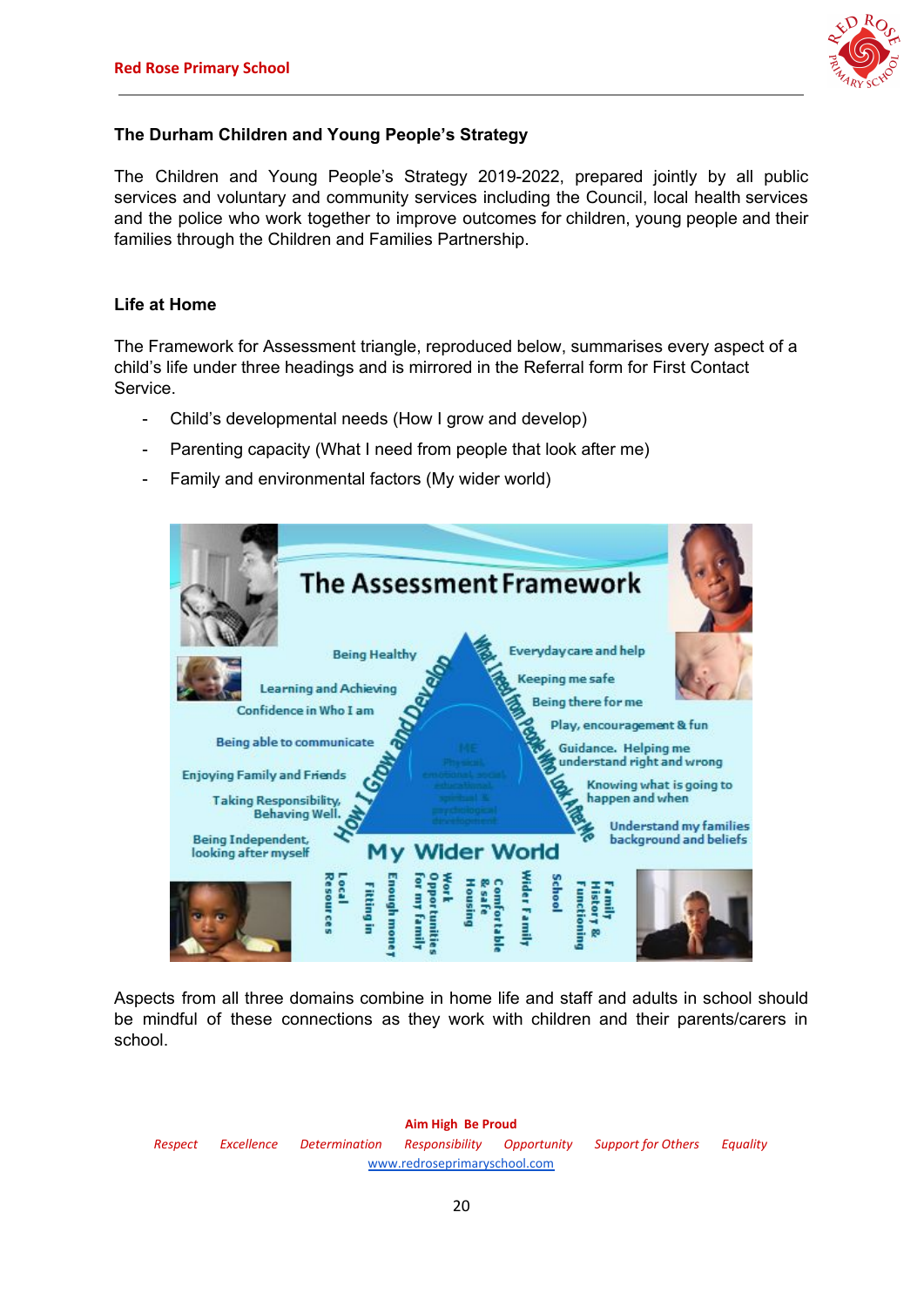

This school believes that it is essential to work with parents and carers in the best interests of their children. However, good relationships with parents and carers should not detract from our primary concern which is the welfare of children in this school.

Staff are made aware in training of the 'toxic quad.' issues in home life that could have an impact on the way children are parented (Munroe, 2010). The Government research into Serious Case Reviews reveals that the presence of one or more of the following issues could have a detrimental impact on parenting of children in that household:

- Domestic abuse (violence)
- Substance misuse (alcohol and or drugs)
- Adult mental health
- Learning Disabilities



Neglect is the largest category for children being on the Child Protection list (nationally and in Durham). Durham DSCP have produced new Neglect Practice Guidance (Revised 2017) linked to the Tackling Neglect Multi-Agency Strategy 2017. Both documents are on their website.

## **Signs and behaviours of concern**

'*All staff should be aware of indicators of abuse and neglect so that they are able to identify cases of children who may be in need of help or protection'.* Keeping children safe in education, September 2020, Part 1 (19)

**'***All staff should also be aware that mental health problems can, in some cases, be an indicator that a child has suffered or is at risk of suffering abuse, neglect or exploitation and*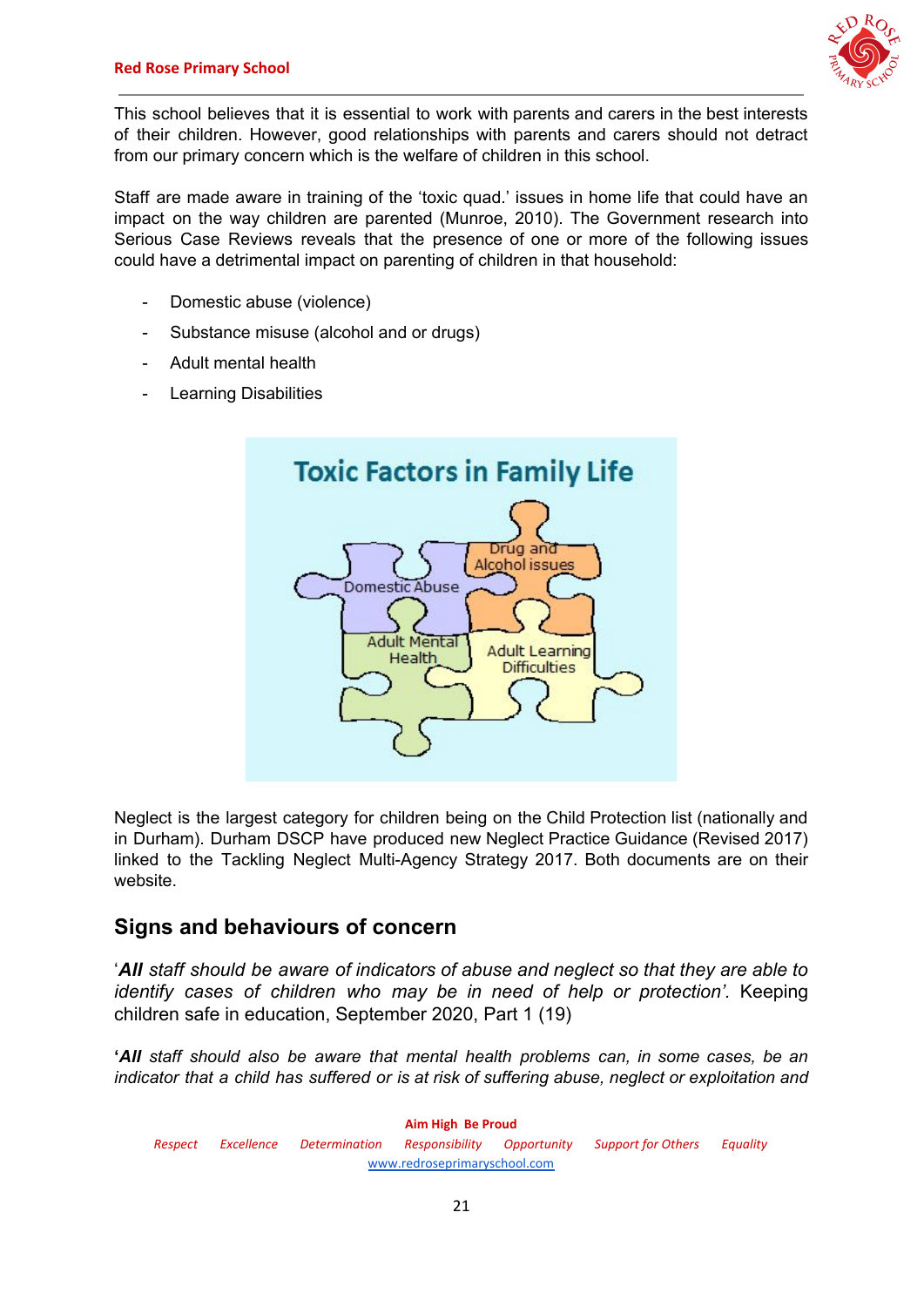

*that where this is also a safeguarding concern immediate action should be taken by the DSL or deputy DSL following this policy'*. Keeping children safe in education, September 2020, Part 1 (34-38)

Paragraph 18 of the document emphasises that staff should be particularly alert to the need for early help for the following groups of children:

- is disabled and has specific additional needs;
- has special educational needs (whether they have a Statutory Education, Health and Care Plan);
- is a young carer;
- is showing signs of being drawn into anti-social or criminal behaviour, including gang involvement and association with organised crime groups;
- is frequently missing/goes missing from care or from home;
- is at risk of modern slavery, trafficking or exploitation;
- is at risk of being radicalised or exploited;
- is in a family circumstance presenting challenges for the child, such as drug and alcohol misuse, adult mental health issues and domestic abuse;
- is misusing alcohol or drugs themselves;
- has returned home to their family from care; and
- is a privately fostered child.

'*All staff members should receive appropriate safeguarding and child protection training which is regularly updated. In addition, all staff members should receive safeguarding and child protection updates (for example, via e-mail, e-bulletins and staff meetings), as required, but at least annually to provide them with relevant skills and knowledge to safeguard children effectively*'. Keeping children safe in education, September 2020, Part 1 (para 14).

Our school understands that it is best practice to discuss concerns with parents/carers before contacting First Contact Service (providing this does not present a delay), or unless by doing so the child would be put at further risk of harm. First Contact Service: 03000 267979.

Anyone can make a referral. When referrals are not made by the designated safeguarding lead, the designated safeguarding lead should be informed, as soon as possible, that a referral has been made.

Where a child is suffering, or is likely to suffer from harm, it is important that a referral to children's social care (and if appropriate the police) is made immediately.

[www.redroseprimaryschool.com](http://www.redroseprimaryschool.com/)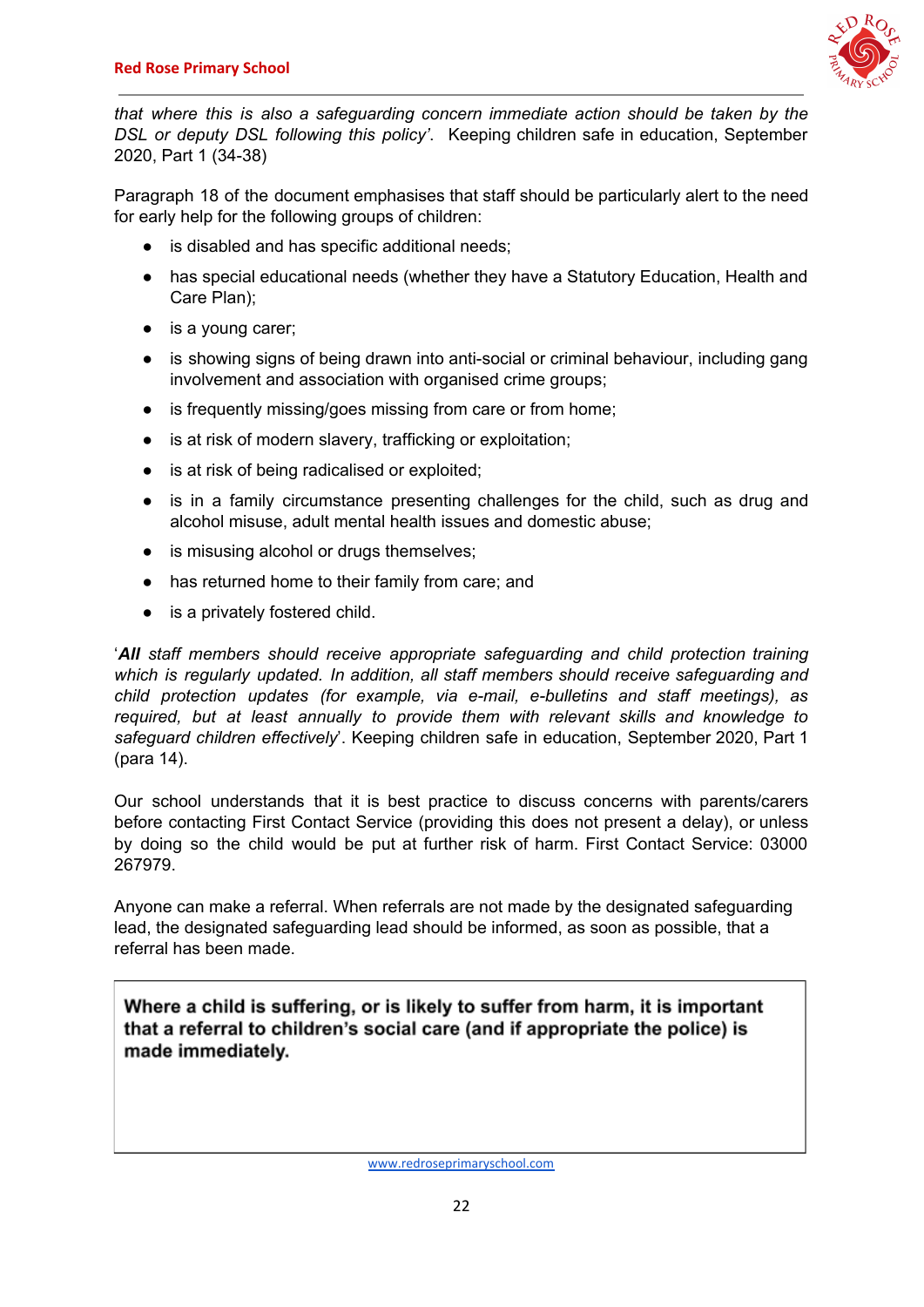

## **Single Assessment Procedure & Practice Guidance**

'*All school and college staff should be prepared to identify children who may benefit from early help*' Keeping children safe in education, September 2020 (para 8). This relates to work with other universal agencies and following DSCP procedures and guidance (see <https://www.durham-scp.org.uk/>). Our school is aware that '*no single professional can have a full picture of a child's needs and circumstances*'. Also, that '*if children and families are to receive the right help at the right time, everyone who comes into contact with them has a role to play in identifying concerns, sharing information and taking prompt action*'. KCSIE 2020 (para 3).

This school works with the consent of parents and carers to jointly undertake assessments where an unmet need has been identified. However, we are aware from the document, 'A Guide for Professionals on the Sharing of Information' (Durham, 2014) that it may be necessary to meet with other services and agencies even if this consent for a 'Team around the Family' meeting is not forthcoming. These professionals' meetings are important to share concerns, suggest ways forward along with further work to encourage participation by parents/carers in early help processes.0-19 Hubs, One Point colleagues and Early Help Advisers are also a useful source of advice in these circumstances.

Team around the Family (TAF) is an early means of intervention to provide appropriate advice and support for the parents/carers and young person by working with appropriate local agencies through Team around the Family arrangements. See www.durham-scp.org.uk

*(Our local one-point hub, Families First Team and Early Help Mentor contacts are:*

## Durham Multi-Agency Safeguarding Hub (MASH)

Where concerns are identified as Level 3 or 4 on the Durham Staircase, our school will cooperate promptly and fully with relevant information to inform further assessments undertaken by the MASH team. The threshold document is currently being reviewed and schools should check DSCP website for amendments. Schools will be advised of the launch of the new threshold document and staff development opportunities.

## **Child in Need**

Section 17 of the 1989 Children Act Working Together to Safeguard Children 2018

A child in need is defined under the Children Act 1989 as a child who is unlikely to achieve or maintain a reasonable level of health or development, or whose health and development is likely to be significantly or further impaired, without the provision of services; or a child who is disabled. KCSIE 2020 (pg.13).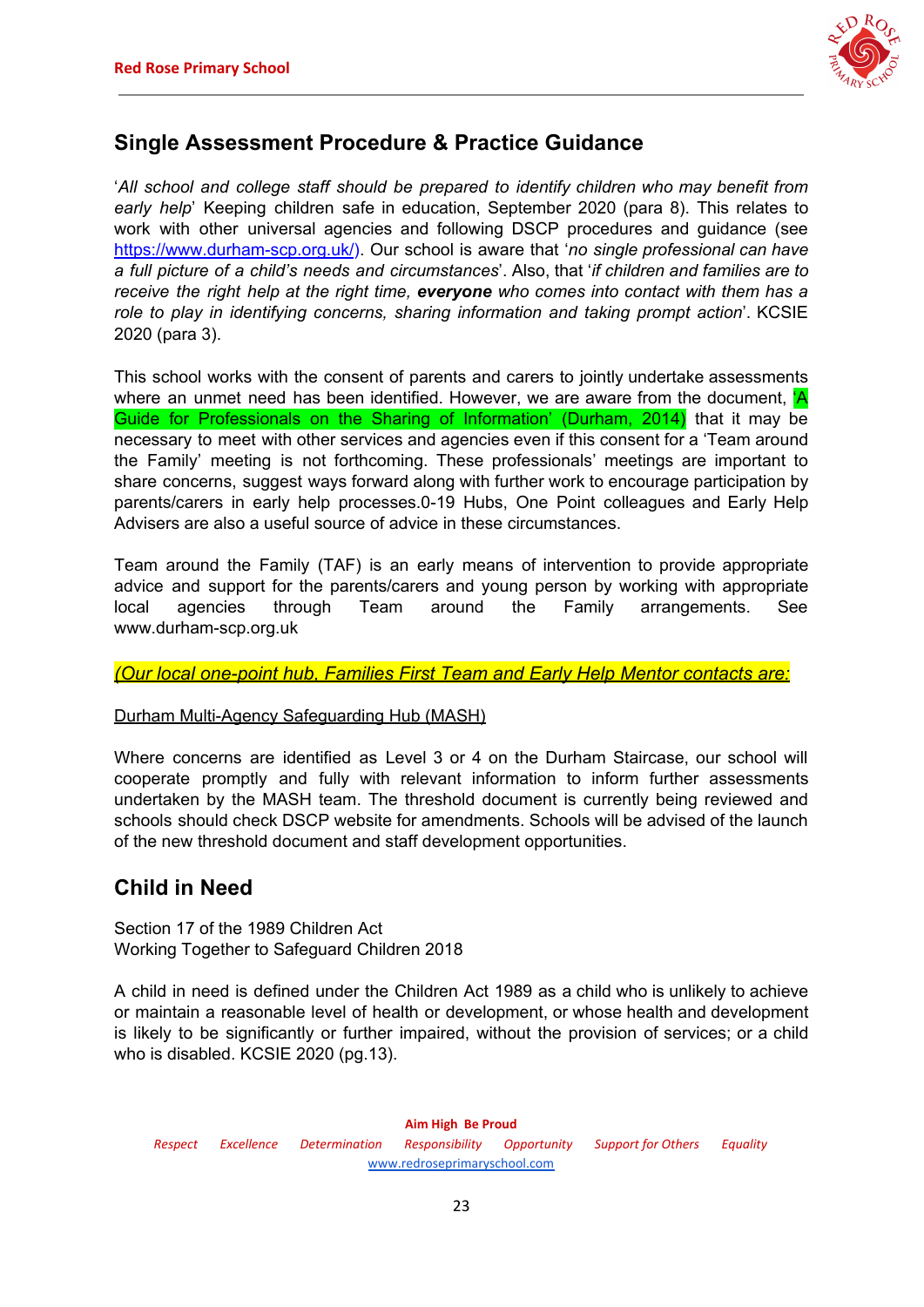

This school recognises the importance of this early support and intervention work in more complex cases undertaken with the consent of parents and carers at Step 3 (Amber) of the Durham Staircase and Continuum of Need. We work with parents/carers, the child and other relevant agencies. We recognise the importance of attendance at Team around the Family meetings and contributing relevant and timely information for updating the Family Plan. the threshold document is currently being reviewed and schools should check DSCP website for amendments. Schools will be advised of the launch of the new threshold document and staff development opportunities.

## **Child Protection and significant harm**

Section 47 of the 1989 Children Act Working Together to Safeguard Children 2018

'*Local authorities, with the help of other organisations as appropriate, have a duty to make enquiries under section 47 of the Children Act 1989 if they have reasonable cause to suspect that a child is suffering, or is likely to suffer, significant harm. Such enquiries enable them to decide whether they should take any action to safeguard and promote the child's welfare and must be initiated where there are concerns about maltreatment, including all forms of abuse and neglect, female genital mutilation or other so-called honour-based violence, and extra-familial threats like radicalisation and sexual exploitation*'. KCSIE 2020 (pg. 14)

Significant harm is where some children are in need because they are **suffering, or likely to suffer, significant harm**. This is the threshold that justifies compulsory intervention in family life in the best interests of children.

## **Prepare for the unexpected**

Our staff are aware from their training that some children might display worrying signs/symptoms or disclose information suggesting abuse, when they have never previously given rise to concern. Staff must contact the designated safeguarding lead for child protection **without delay** so concerns can be discussed with First Contact Service as soon as possible. In all cases, it should be borne in mind that other siblings might be at risk in the household as well as the one presenting concerns in school. '*Staff working with children are advised to maintain an attitude of 'it could happen here' where safeguarding is concerned. When concerned about the welfare of a child, staff should always act in the best interests of the child*'. KCSIE 2020 (para 41).

## **E. MULTI-AGENCY WORK IN CHILD PROTECTION**

For up to date school responsibilities and LA arrangements and procedures please see the local partnership website - <https://www.durham-scp.org.uk/professionals/>

## **Initial Child Protection Conference: school responsibilities**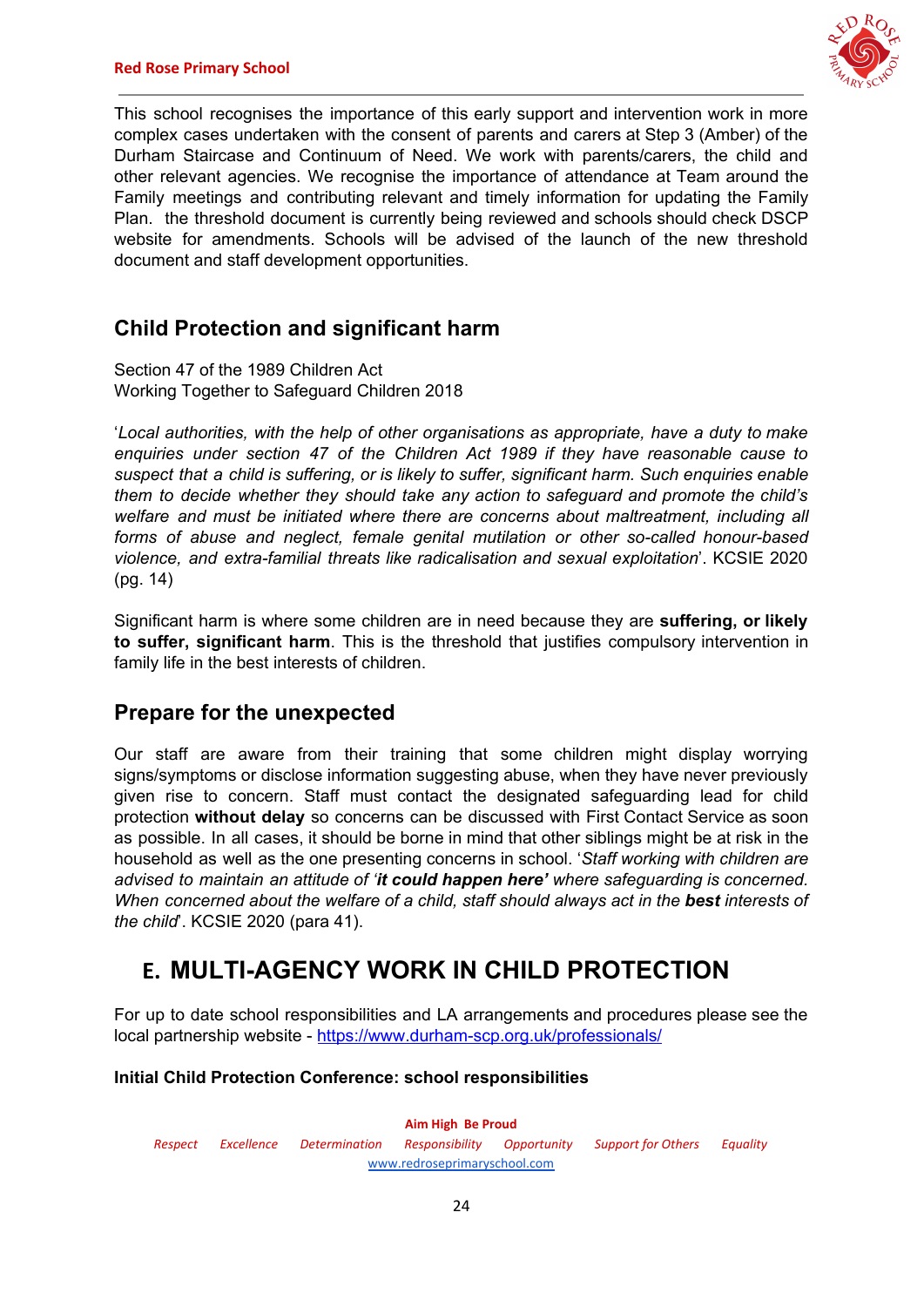

See local partnership procedures for more details, <https://www.durham-scp.org.uk/professionals/>.

Following the final strategy meeting (some complex cases like forced marriage, fabricated and induced illness and organisational abuse may require several strategy meetings) a decision might be made to hold an Initial Child Protection Conference. This work continues within Family First teams within the County.

A conference will be called if there is thought to be an on-going risk or likelihood of significant harm to the child(ren). The date will be within **15 working days** after the last strategy meeting.

#### **Attendance at Conference**

It is understood that appropriate school staff should make every effort to attend (unless the date coincides with school holidays).

#### **Preparation of a report**

Schools would be expected to prepare a report and may wish to amplify and develop information provided on the referral form <https://www.durham-scp.org.uk/professionals/> as the basis of their report.

### **Chronology of significant events**

A single-agency chronology should also be produced for this meeting using the template available on the DSCP website: [https://www.durham-scp.org.uk/professionals/.](https://www.durham-scp.org.uk/professionals/) The detailed 'in house' school chronology should be streamlined to include key relevant incidents noted by school.

### **Sharing of the report**

The report should be shared with parents/carers of the child at least **two working days** before the conference. Part of the report may also be shared with the young person, where age-appropriate. This will give the family a chance to question or clarify any issues raised within the report prior to the conference.

The report will be passed to the Conference Clerk via the e-mail system ready for dissemination to other professionals attending the conference.

#### **Membership of a Core Group**

(See partnership safeguarding arrangements and procedures - www.**durham**-scp.org.uk) This school recognises that membership of a core group is a responsibility that necessitates time and commitment to attend regular meetings and complete the work detailed in the Child Protection Plan.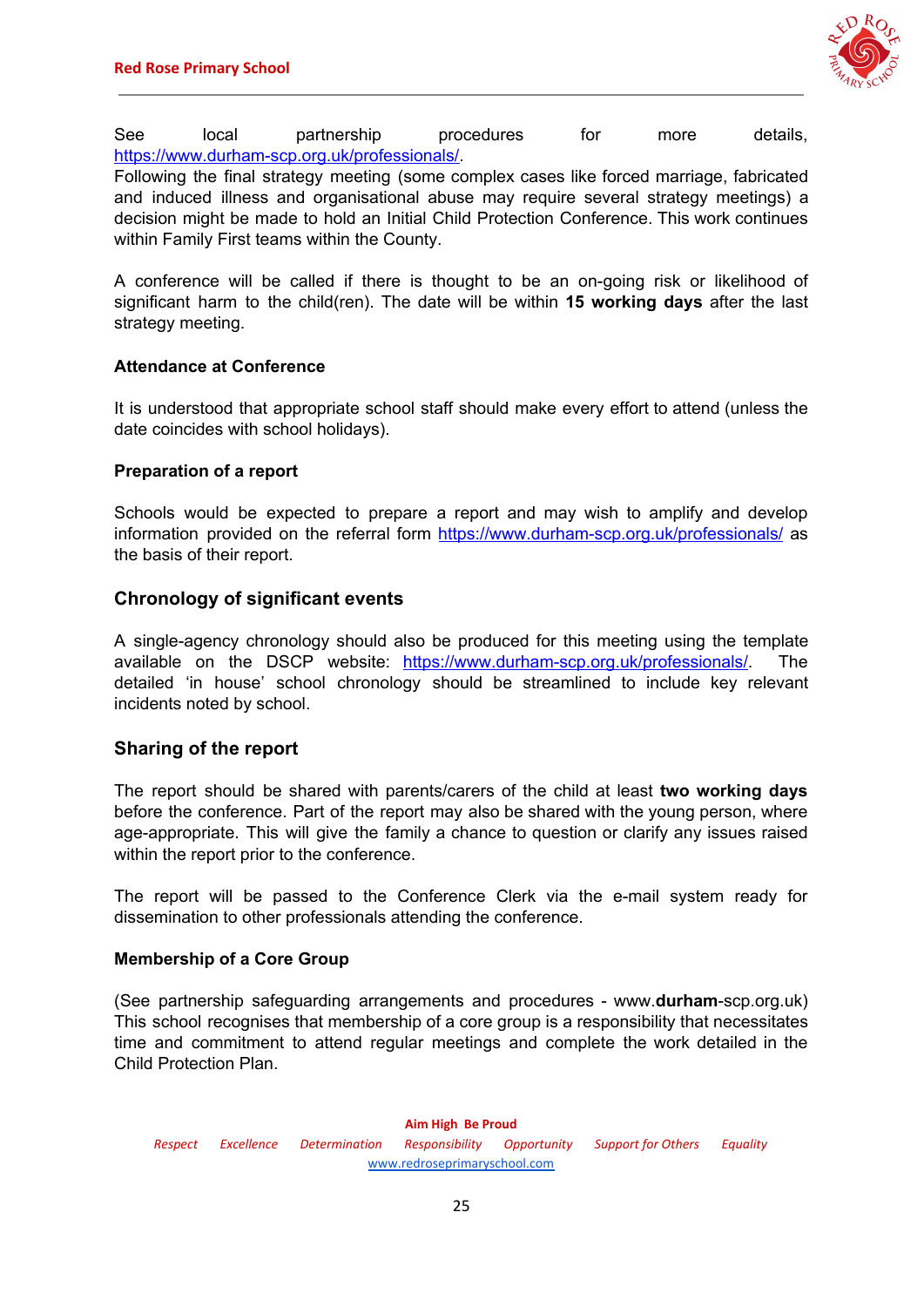

The merged multi-agency chronology will be regularly updated as part of this on-going work.

#### **Review Child Protection Conference**

The school will complete the relevant report for the first review conference, after 10 weeks and for any subsequent reviews at intervals of 5 months. The report will detail work undertaken by the school with parents/carers and the child to complete the tasks assigned in the Child Protection Plan. This report should be shared **7 days** before the conference takes place. This report will detail the progress made towards the tasks outlines on the Child Protection Plan.

## **F. INFORMATION-SHARING**

Staff at our school are aware of the need to share information appropriately. KCSIE 2020 (Para 83-86)

If there are concerns that sharing of information with individuals could result in significant harm to any individual, legal advice should be sought before the information is shared.

Our school takes care to ensure that information about a child is only given to the appropriate external people or agencies. Staff will take names and ring back via a main switchboard if unsure. All staff within school will be aware of the confidential nature of personal information about a child and the need for maintaining confidentiality. They will seek advice about parental responsibility issues if unsure.

#### **Parents/Carers**

Staff and Head Teacher must **not** automatically contact parents if there is a disclosure by the child or there are other concerns that the child may be at risk of significant harm. Rather schools should discuss concerns with the First Contact Service. Information should not be shared with parents if there was a likelihood that by doing so it might place the child at further risk of harm.

Parents must be aware that once matters have been referred to the First Contact Service the school can only explain the procedure and is not able to give 'progress reports' on the case.

#### **School staff**

There is a delicate balance to be struck between alerting members of staff to the concern about the child and the need to protect the child from too many people knowing. Information should only be divulged on a 'need to know' basis. Other members of staff need to know sufficient detail to prepare them to act with sensitivity to a distressed pupil. They do not need to know details.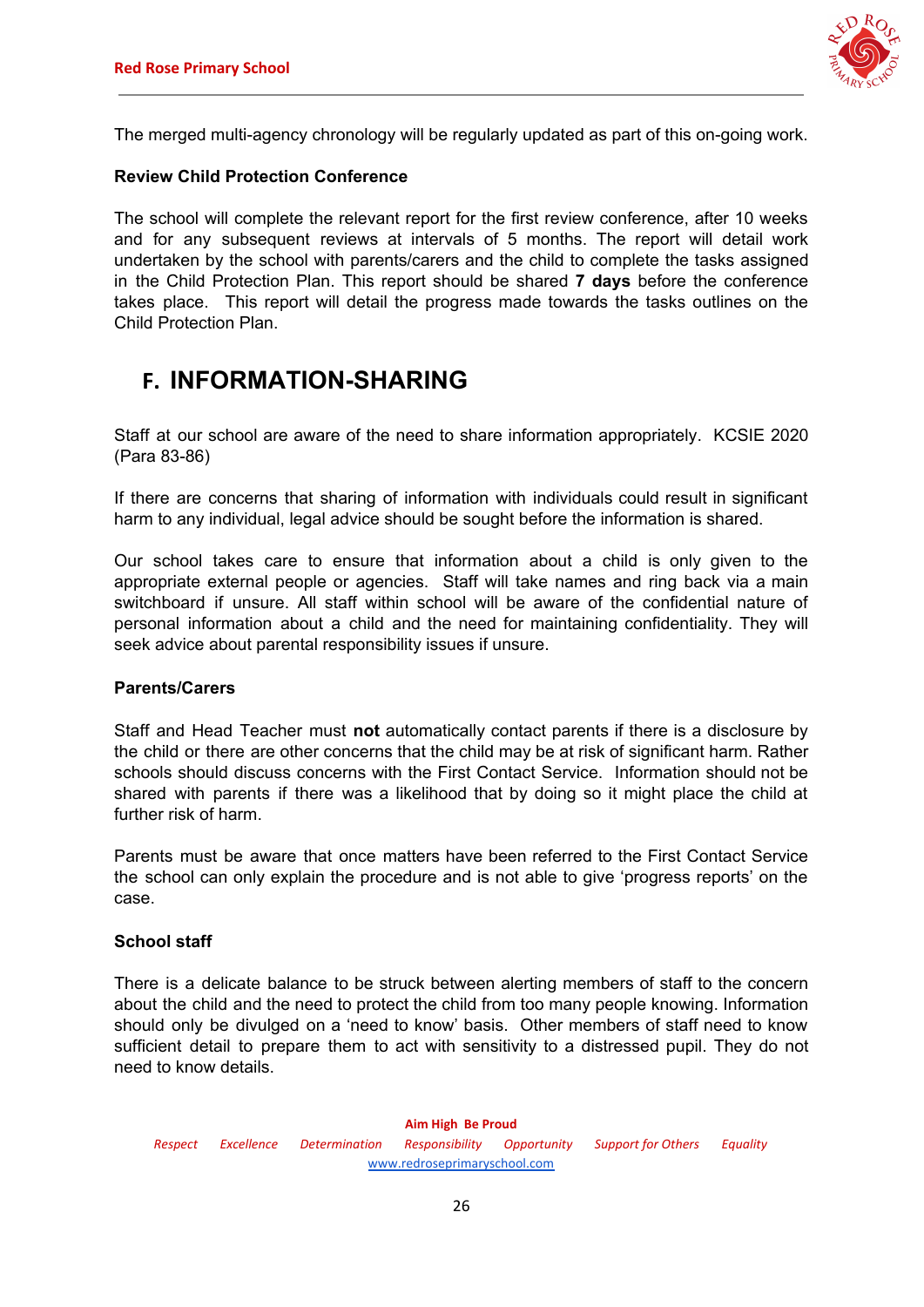

### **Children transferring to another school**

When a child on the Child Protection List moves to another school the designated lead professional will inform the new school immediately and arrange the handover of confidential information securely and separately from other records.

If a child for whom there are other existing serious concerns transfers to another school, the new receiving school will be informed immediately, and written records will follow. Both schools should maintain evidence of the secure transfer and receipt of information. Schools that both use CPOMS should transfer this information electronically.

Data that is not being transferred to another school should be kept in line with the school's Data Retention Policy, e.g. electively home educated pupils or moving to full time employment.

### **County Guidance and protocols**

See DSCP website for further details, 'Information sharing' - [www.](http://www.durham-scp.org.uk/)**[durham](http://www.durham-scp.org.uk/)**[-scp.org.uk](http://www.durham-scp.org.uk/) and the **National Guidance on information sharing and the GDPR and Data Protection Act 2018.**

National Guidance on Information Sharing Advice for Practitioners [https://assets.publishing.service.gov.uk/government/uploads/system/uploads/attachment\\_d](https://assets.publishing.service.gov.uk/government/uploads/system/uploads/attachment_data/file/721581/Information_sharing_advice_practitioners_safeguarding_services.pdf) [ata/file/721581/Information\\_sharing\\_advice\\_practitioners\\_safeguarding\\_services.pdf](https://assets.publishing.service.gov.uk/government/uploads/system/uploads/attachment_data/file/721581/Information_sharing_advice_practitioners_safeguarding_services.pdf)

## **Further advice about legal issues is available from Corporate Legal Services**

## **G. ALLEGATIONS AGAINST TEACHERS AND OTHER STAFF**

See Part 4 of Keeping Children Safe in Education September 2020. There is an extensive section in the DSCP online Child Protection Procedures (under Core Procedures).

Allegations of abuse by staff in schools must be investigated in accordance with the DSCP procedures, and when dealing with any allegation against staff, it is vital to keep the welfare of the child as the central concern. However, as in all child protection issues, a balance needs to be struck between supporting and protecting the child and keeping the effects of possibly false allegations to a minimum. Thus, urgent consideration should be given to the substance of the allegations.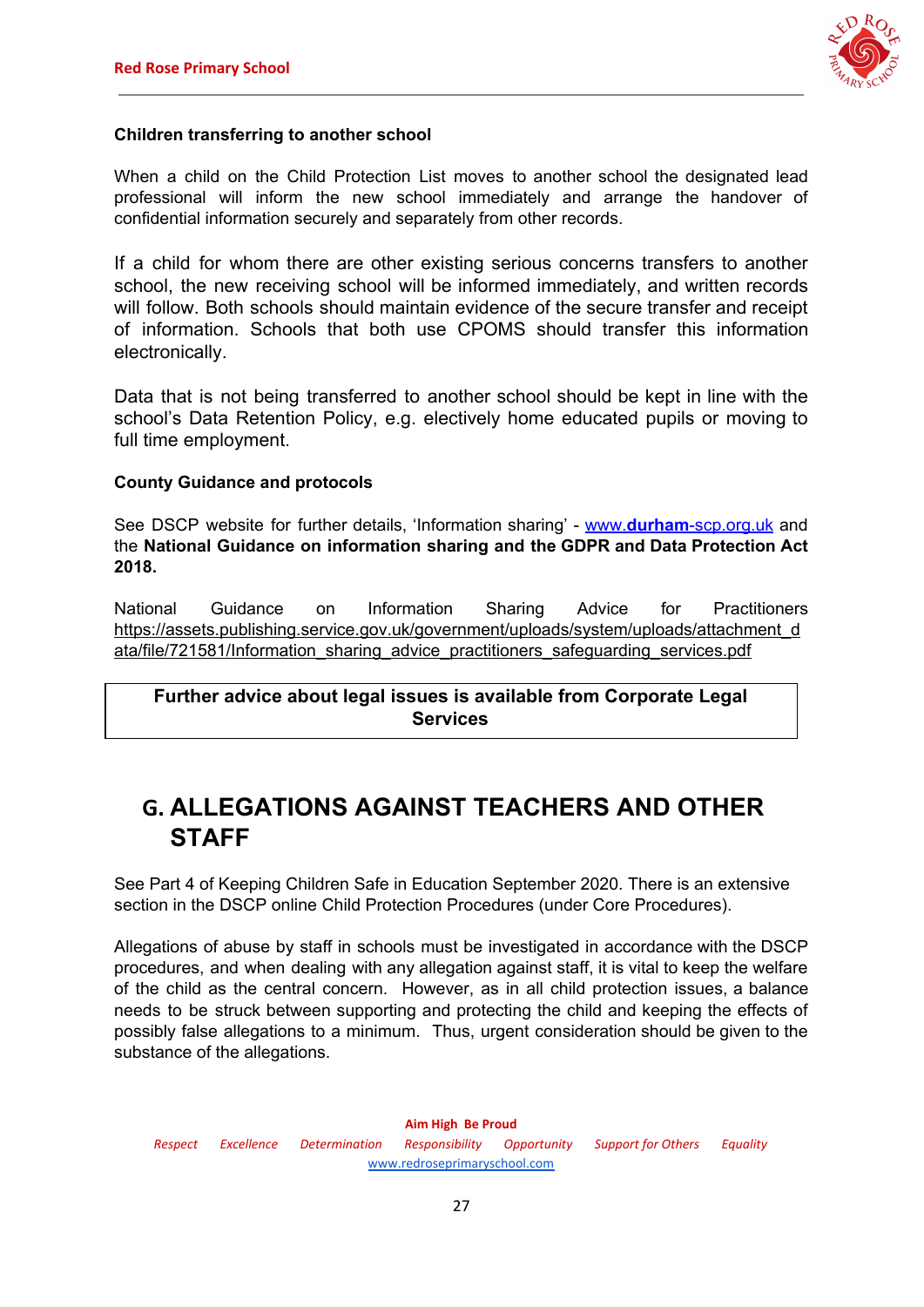

### **Receiving an allegation**

On receiving an allegation, the Head Teacher will proceed in line with recognised procedures - consulting immediately with LA officers (LADO, Local Authority Designated Officer, see contact details at front of policy) and/or informing the First Contact Service. If the LADO is unavailable there should be no delay in discussing with First Contact. **The Head Teacher must not start to investigate.**

If an allegation is made for a person not directly employed by the school recognised procedures should be followed, e.g. a supply teacher, sports coach etc. Under no circumstances should a school cease the use of a supply teacher due to safeguarding concerns without liaising with the LADO. (See KCSIE 2020 Para 214-217)

Allegations regarding the Head Teacher should be passed to the Chair of Governors. Should this lead to delay, the person receiving details of the allegation should follow the advice above and report the matter immediately to the LADO and First Contact Service. At this stage the Head Teacher should not be informed of the allegation (the same process as for any member of staff or adult in school). The Chair of Governors should be informed as soon as possible and asked to contact the LADO.

## **Local Authority Designated Officer (LADO)**

Sharon Lewis / Carol Glasper 03000 268835

**First Contact Service**

03000 26 79 79

**[CYPSLADOSecure@durham.gov.uk](mailto:CYPSLADOSecure@durham.gov.uk)**

### **Carrying out an investigation**

Investigations will be carried out by the appropriate agencies.

In dealing with any allegation the Head Teacher and governors need to balance:

- The seriousness of the allegation.
- The risk of harm to pupils.
- Possible contamination of evidence.
- The welfare of the person concerned.

Suspension of the member of staff will be considered:

- (a) if there are any grounds for doubt as to the suitability of the employee to continue to work
- (b) where suspension may assist in the completion of an investigation.

Suspension will be carried out in line with LA/Trust guidelines. Head Teachers should contact Human Resources for guidance.

#### **Aim High Be Proud**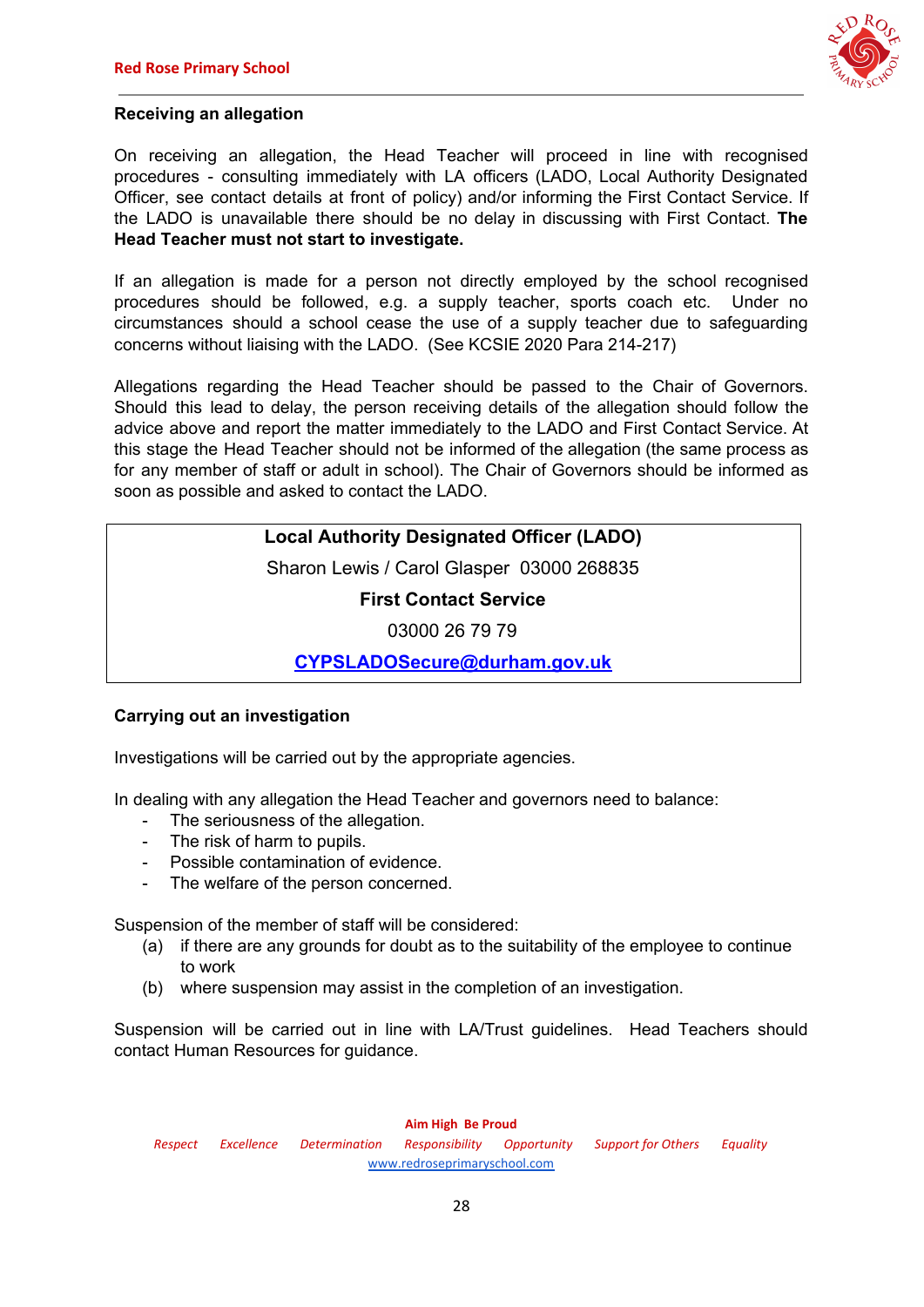

During the investigation, support will be offered to both the pupil making the allegation and the member of staff concerned. A disciplinary investigation will be carried out only after Police and Intervention and Assessment Teams propose to take no further action. Detailed records will be kept by all parties involved.

## **Recommendations following an investigation**

Where recommendations are made to school regarding the outcome of a Child Protection investigation, the school will advise Children and Young People's Services regarding their response to the recommendation. For example, if a person is suspended and returns to school, the date of that return should be communicated.

The following definitions are now used when determining the outcome of allegation investigations:

- **Substantiated:** there is sufficient evidence to prove the allegation;
- **Malicious**: there is sufficient evidence to disprove the allegation and there has been a deliberate act to deceive;
- **False**: there is sufficient evidence to disprove the allegation;
- **Unsubstantiated**: there is insufficient evidence to either prove or disprove the allegation. The term, therefore, does not imply guilt or innocence.

## **H. SAFE TOUCH**

## **Physical contact other than to control or restrain**

Our school has a policy/guidelines on the use of touch, including an Intimate Care policy and this includes such points as :

- assisting in the washing of young children who have wet/soiled themselves
- intimate care risk assessments for certain children with medical needs or disabilities.
- using physical contact to demonstrate exercises or techniques, for example, in PE, sports coaching or other practical subjects.
- administering First Aid
- supporting younger children and children with special needs who may need physical prompts or help
- giving appropriate comfort to a child who is distressed
- recognising that physical contact is a sensitive issue for some cultural groups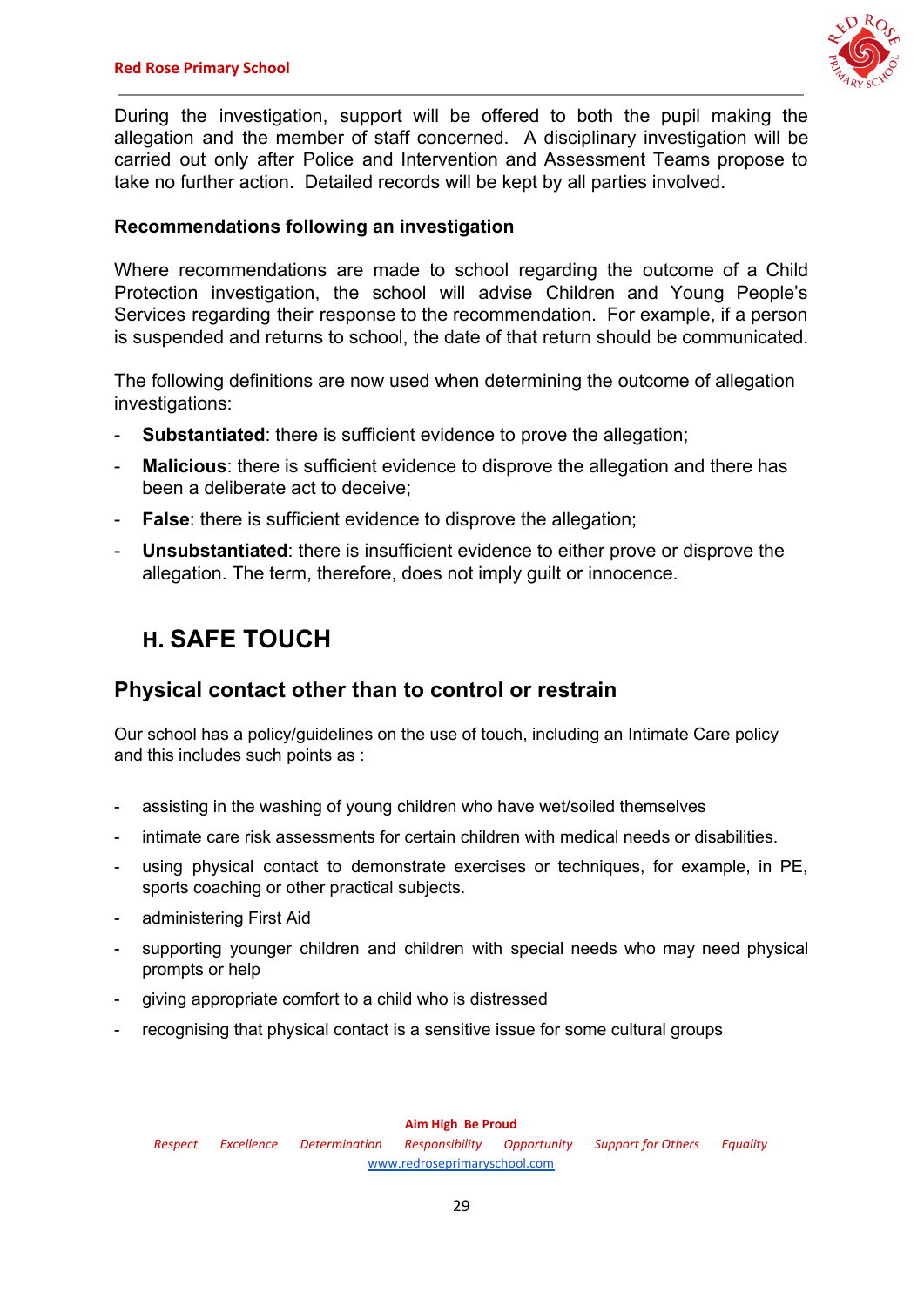

- acknowledging that physical contact becomes increasingly open to question as children reach and go through adolescence
- ensuring a consistent approach where staff and pupils are of different genders
- acknowledging that innocent and well-intentioned physical contact can sometimes be misconstrued
- having a prescribed handling policy for children requiring complex or repeated physical handling, with specific training for staff who deal with them.

## **I. PHYSICAL CONTROL AND RESTRICTIVE PHYSICAL INTERVENTION: USE OF REASONABLE FORCE**

Our school has a policy on the use of restrictive physical interventions covering the appropriate use of reasonable force.

### Our school policy relates to the following: **DfE Guidance: Use of Reasonable Force in Schools (2013)**

Our school Policy on the Use of Restrictive Physical Interventions gives guidance on:

- when staff may use physical control and restraint
- who is allowed to use physical control and restraint
- what forms physical control and restraint may take in particular circumstances
- what forms of physical control and restraint are not acceptable
- recording of incidents where physical handling has been used
- The Policy also makes it clear that corporal punishment is NOT allowed.

## **J.THE PREVENT DUTY**

The Counter Terrorism and Security Act 2015 places a due on certain bodies, including schools, to have 'due regard to the need to prevent people from being drawn into terrorism'. The DfE has produced non-statutory advice for schools, 'The Prevent duty' June 2015.

This work is part of schools' broader safeguarding responsibilities and protecting children from other harms (drugs, gangs, neglect, and sexual exploitation). During the process of radicalisation, it is possible to intervene to prevent vulnerable people being radicalised. The PREVENT duty (July 2015) summarises four areas in which schools might be involved: risk assessment, working in partnership, staff training and IT policies.

In our school: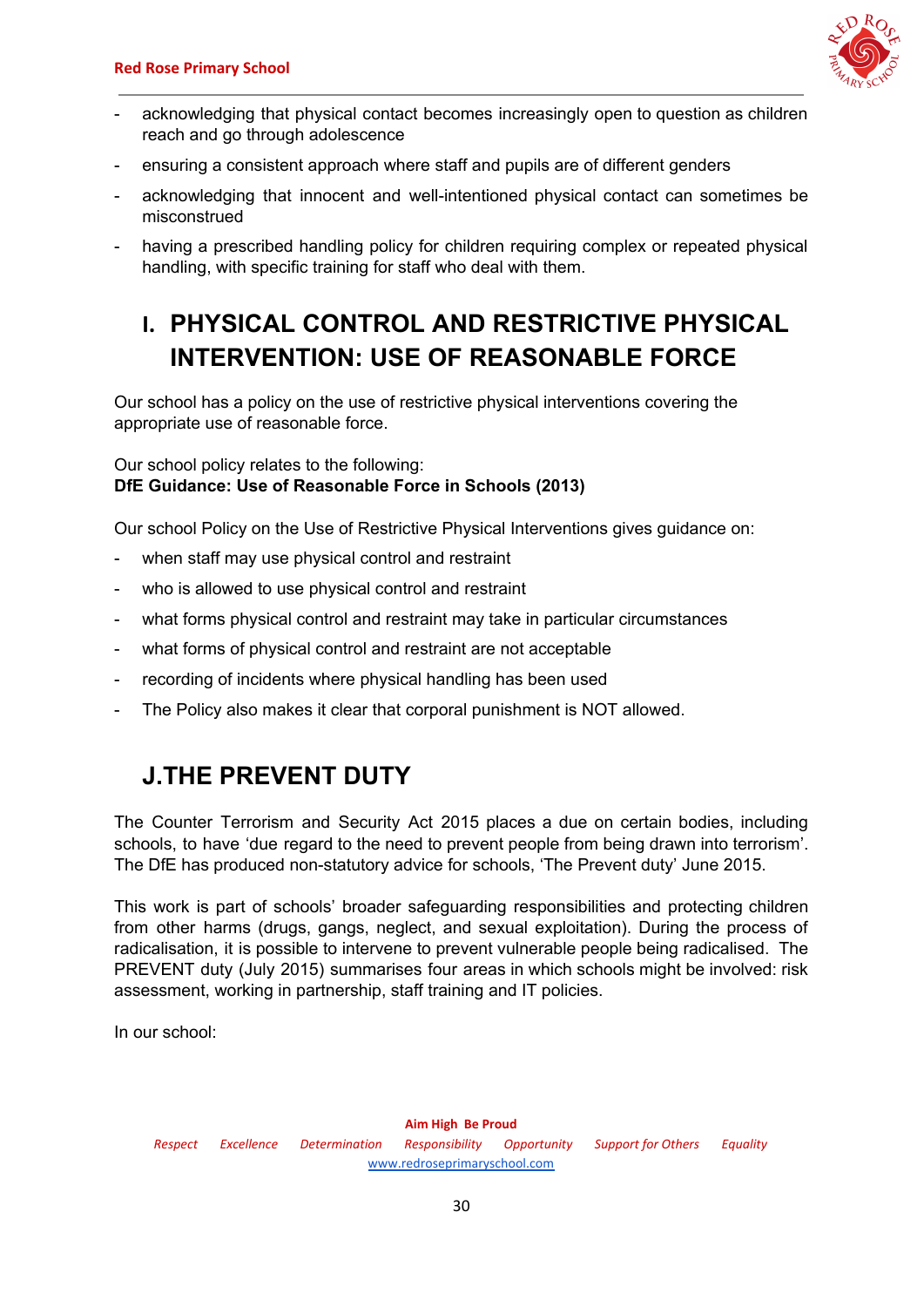

- $\Box$  staff can identify children who may be vulnerable to radicalisation. Information or concerns are shared with the Designated Safeguarding Lead in the same way as other information that might be a safeguarding concern, who will then follow procedures in line with DSCP guidance.
- $\Box$  policies and procedures are in line with those of DCC, Durham Constabulary and the DSCP.
- $\Box$  throughout the life of the school as well as in specific lessons to build pupils' resilience to radicalisation by promoting fundamental British values and enabling them to challenge extremist views.
- $\Box$  robust online policies are mindful of guidance within Keeping Children Safe in Education, September 2020, Annex C 'Online safety', and DfE guidance 'Teaching Online Safety in School' June 2019.

Prevent Duty Guidance in England and Wales (2015), paragraph 64, notes 'Schools should be safe spaces in which children and young people can understand and discuss sensitive topics, including terrorism and the extremist ideas that are part of terrorist ideology, and learn how to challenge these ideas. The Prevent duty is not intended to limit discussion of these issues. Schools should, however, be mindful of their existing duties to forbid political indoctrination and secure a balanced presentation of political issues'

Through discussion with the specialist colleagues at Durham Constabulary it may be appropriate to make a referral to the Channel programme. This programme focuses on support at an early stage, tailor-made to the individual young person. Engagement with the programme is entirely voluntary. A school representative may be asked to be a member if a student from the school is to be discussed at the Channel panel.

Further information is included in Section A of KCSIE Pages 90-91

The Prevent Team HQ special [branch@durham.pnn.police.uk](mailto:branch@durham.pnn.police.uk)

DCC Community Safety 03000 265436/435 [Community.safety@durham.gov.uk](mailto:Community.safety@durham.gov.uk)

### The website and DSCP and DSCP website

[\(https://www.durham-scp.org.uk/professionals/multi-agency-safeguarding-arrangements/pre](https://www.durham-scp.org.uk/professionals/multi-agency-safeguarding-arrangements/prevent-counter-terrorism/) [vent-counter-terrorism/](https://www.durham-scp.org.uk/professionals/multi-agency-safeguarding-arrangements/prevent-counter-terrorism/)) 'Professionals; Prevent-Counter Terrorism', has examples of policies produced by the Safe Durham Partnership as well as further information including e-learning opportunities.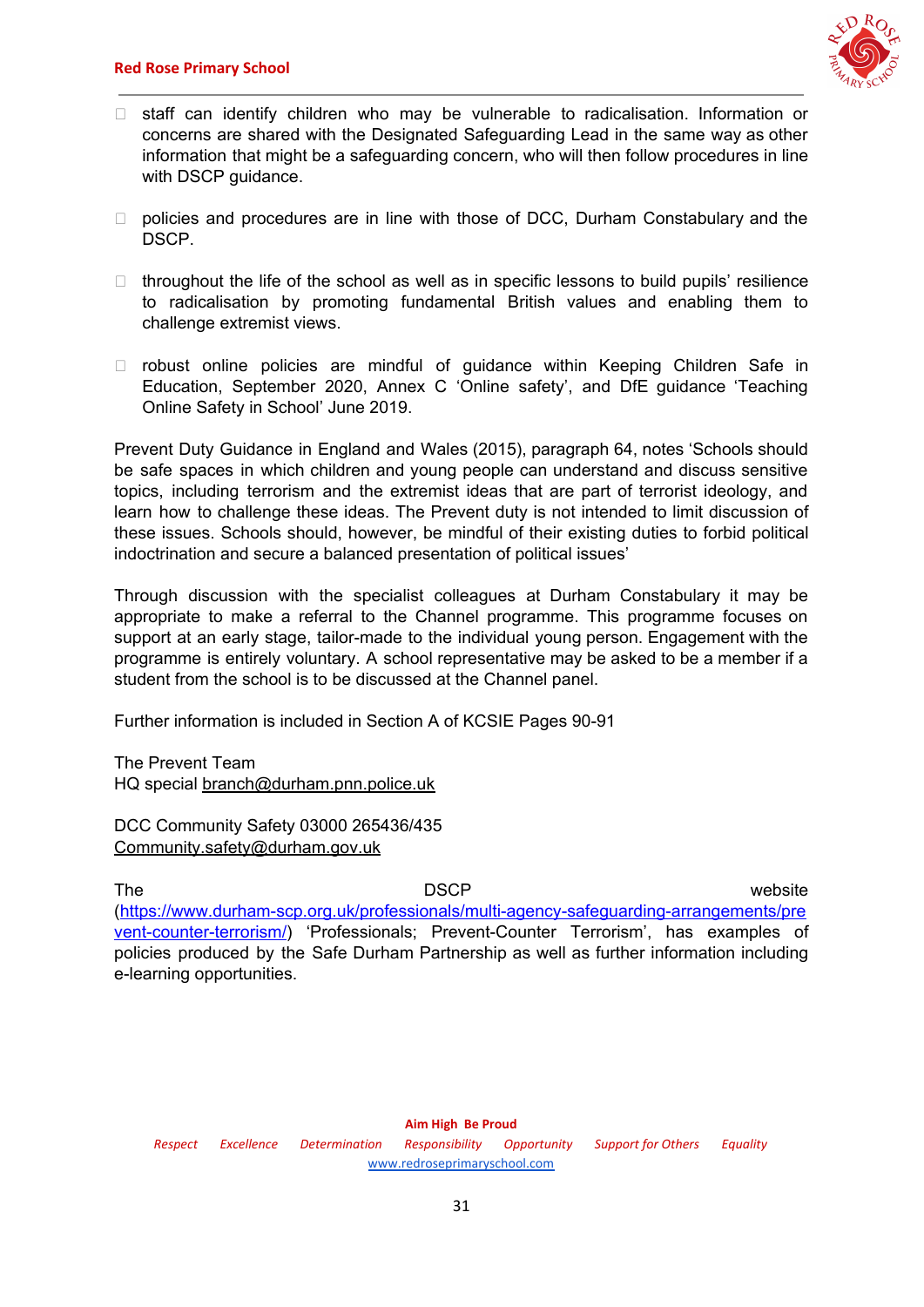

## **K. CHILD SEXUAL EXPLOITATION (CSE)**

Schools must be aware of young people who could be at risk of sexual exploitation. Keeping Children Safe in Education, September 2020 (pg. 79-80), provides a definition (that may be updated).

The definition makes it clear that this is where there is an imbalance of power in a relationship when the young person receives something as a result of engaging in sexual activities. There are varying degrees of coercion, intimidation or enticement that might also link to bullying, peer pressure and e-safety issues. National Serious Case Reviews highlight that sometimes these young people are perceived as 'bad' not 'sad'. Where there is a deterioration in behaviour, work, and changes to friendship patterns along with missing from home or absenting school the underlying factors need to be examined. If there is a concern that a young person may be at risk of sexual exploitation the designated lead should discuss with First Contact Service where there are specialist colleagues trained to assist in these cases.

Durham DSCP has a section of their website devoted to resources, guidance, and a risk assessment matrix that assists schools: [https://www.durham-scp.org.uk/professionals/missing-and-exploited-children/child-sexual-ex](https://www.durham-scp.org.uk/professionals/missing-and-exploited-children/child-sexual-exploitation/) [ploitation/.](https://www.durham-scp.org.uk/professionals/missing-and-exploited-children/child-sexual-exploitation/) The multi-agency ERASE team website is available as a source of help and information for children, parents and the wider community, <http://www.eraseabuse.org/Pages/Home.aspx>.

For concerns relating to sexualised behaviour by children and young people, the Brook Traffic Light Tool (<https://www.brook.org.uk/>) is a useful resource. This information can be used to supplement other information as part of a wider referral to First Contact.

Appendix 12, DFE, May 2018 is also a useful reference.

## **L. FEMALE GENITAL MUTILATION**

If there are concerns that an act of FGM has been undertaken on a girl under the age of 18, this MUST be reported to the police immediately.

#### **Aim High Be Proud**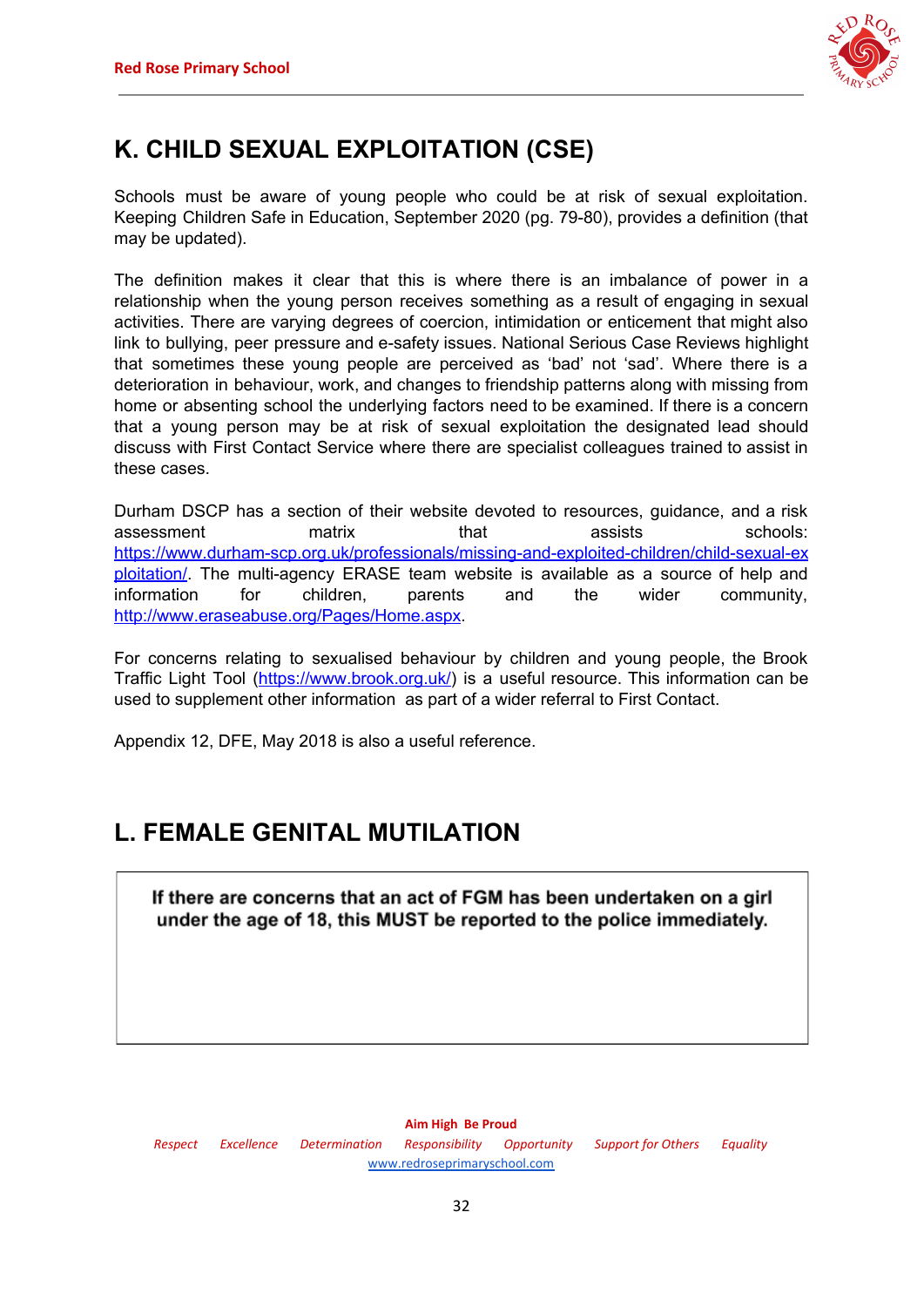

FGM comprises all procedures involving partial or total removal of the external female genitalia or other injury to the female genital organs. This is illegal in the UK (The FGM Act 2003), abusive and has varied long-lasting consequences for the young girl.

There is an FGM Helpline also on 0800 028 3550. There is also a useful website: [fgmhelp@nspcc.org.uk](mailto:fgmhelp@nspcc.org.uk)

Guidance leaflets have been produced by the Home Office & the National FGM Centre:

[http://nationalfgmcentre.org.uk/wp-content/uploads/2019/06/FGM-Schools-Guidance-Nation](http://nationalfgmcentre.org.uk/wp-content/uploads/2019/06/FGM-Schools-Guidance-National-FGM-Centre.pdf) [al-FGM-Centre.pdf](http://nationalfgmcentre.org.uk/wp-content/uploads/2019/06/FGM-Schools-Guidance-National-FGM-Centre.pdf)

[https://www.gov.uk/government/publications/female-genital-mutilation-leaflet](http://briefing.safeguardinginschools.co.uk/lt.php?s=c08dd3322ee433f9daa71867532506b1&i=73A99A5A617)

The Home Office has also produced some free, informative, on-line training that designated leads might wish to access:

Virtual college e-learning: Recognising and Preventing FGM.

## **M. ONLINE SAFETY**

This policy links to the wealth of other policies in school, and those that schools may download and customise from the following sources:

- 2019 DFE 'Teaching Online Safety in Schools'
- September 2020 Durham LA Online Safety Policy Template for Educational Settings
- School's Behaviour Policy
- School's Anti-bullying Policy

Two items are referenced in the Appendices on Sexting:

- Annex G from Sexting in schools and colleges: Responding to incidents and safeguarding young people
- Advice for schools: Responding to and managing Sexting Incidents (UK Safer Internet Centre)

There is a Professionals Online Safety Helpline 0844 381 4772

On the DSCP website in the Multi-agency online Procedures Manual, part 2, Safeguarding Practice Guidance there is further information under 'E-safety: Children Exposed to Abuse through the Digital Media'

## **N. PEER ON PEER ABUSE**

Peer on peer abuse is taken very seriously KCSIE 2020 Part 1 (Para 29) and our staff are aware that children are capable of abusing their peers.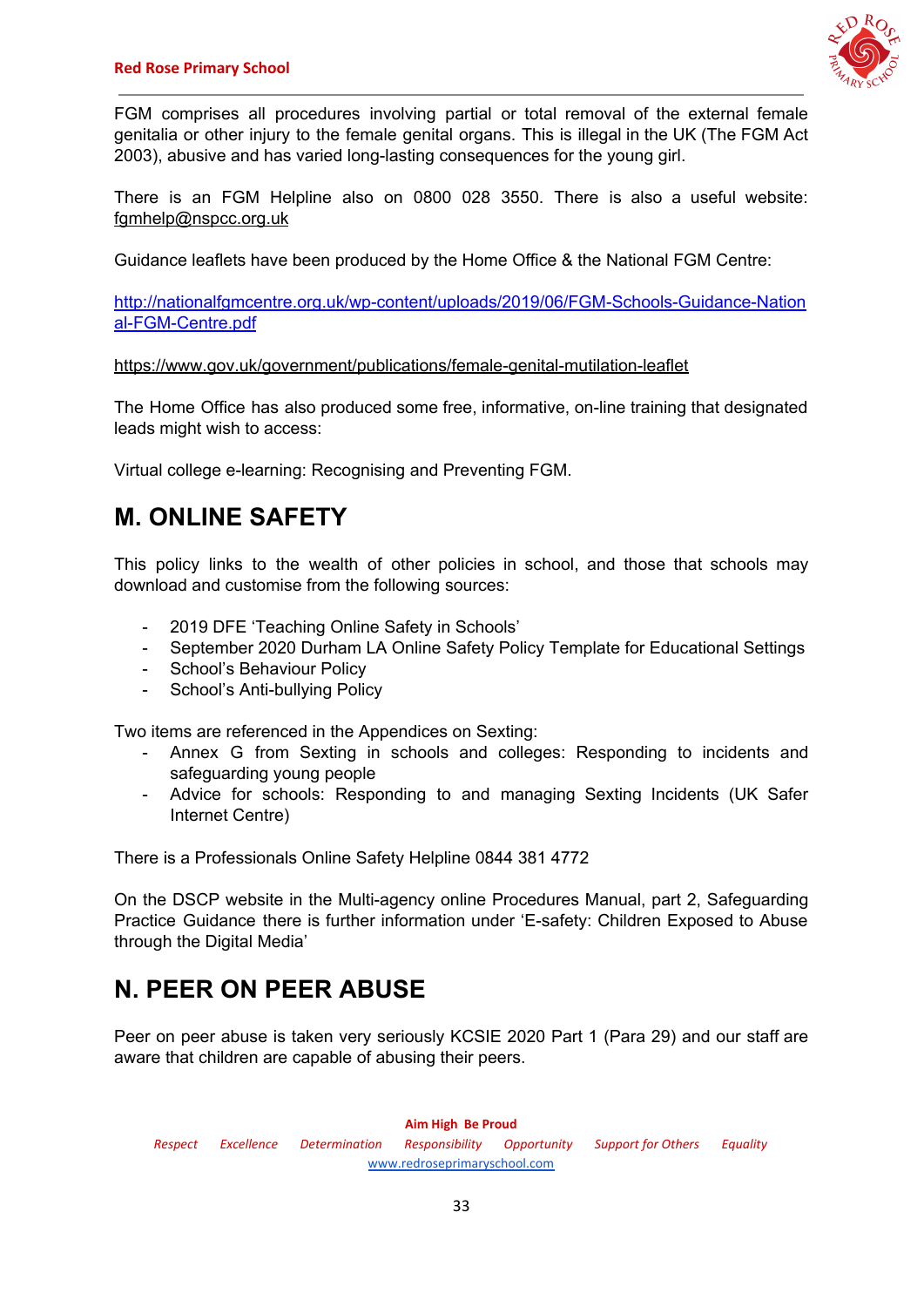

Education settings are an important part of the inter-agency framework not only in terms of evaluating and referring concerns to Children's Services and the Police, but also in the assessment and management of risk that the child or young person may pose to themselves and others in the education setting.

If one child or young person causes harm to another, this should not necessarily be dealt with as abuse. When considering whether behaviour is abusive, it is important to consider:

- Whether there is a large difference in power (for example age, size, ability, development) between the young people concerned; or
- Whether the perpetrator has repeatedly tried to harm one or more other children; or
- Whether there are concerns about the intention of the alleged perpetrator.

In this school, peer on peer abuse will not be tolerated or passed off as 'banter', 'just having a laugh' or 'part of growing up'.

Peer on peer abuse may take different forms:

- Physical abuse such as hitting, kicking, shaking, biting, hair pulling, or otherwise causing physical harm
- Sexting, also known as Youth Produced Sexual Imagery
- Initiation/hazing type violence and rituals
- 'Upskirting' typically involves taking a picture under a person's clothing without them knowing, for sexual gratification or to cause the victim humiliation, distress or alarm.
- Sexual harassment such as sexual comments, remarks, jokes and online sexual harassment, either standalone or as a pattern of abuse.

To support this agenda, the following steps are taken in school to minimise these risks. The school:

- provide a developmentally appropriate relationships & sex education and health education curriculum which develops students understanding of acceptable behaviour and keeping themselves safe and will be in line with DfE guidance from September 2020.
- have systems in place for any student to raise concerns with staff, knowing that they will be listened to and valued.
- develop robust risk assessments where appropriate.
- have relevant policies in place (e.g. behaviour policy, anti-bullying policy).

Victims, perpetrators and any other child affected by peer on peer abuse will be supported by Miss Herbert.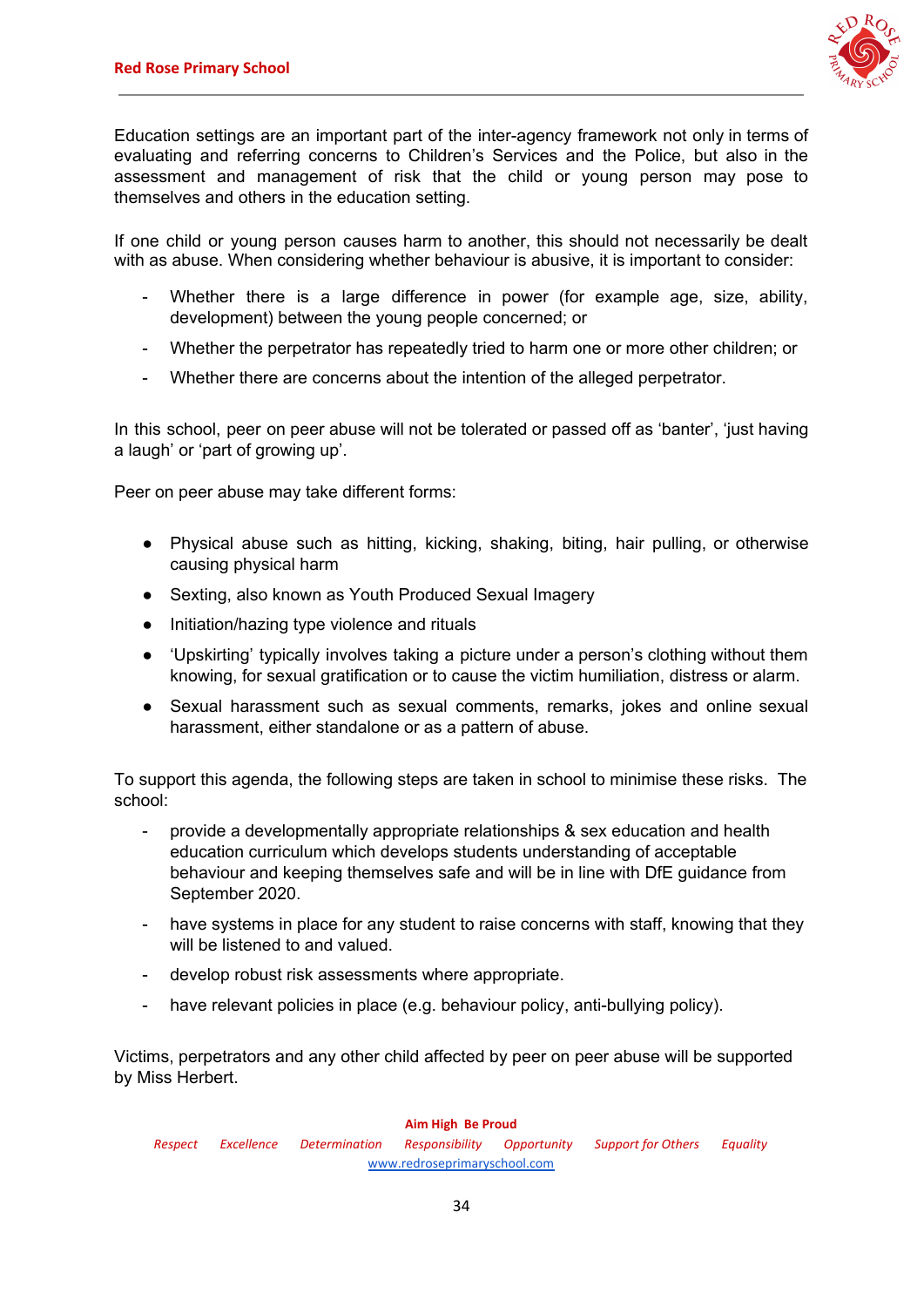

## **O. CHILD CRIMINAL EXPLOITATION (CCE) INCLUDING COUNTY LINES**

(KCSIE Sept 2020 Pages 83-84)

We will ensure that all staff are aware of the indicators that may signal that children are at risk from, or involved with CCE

CCE is where an individual or group takes advantage of an imbalance of power to coerce, control, manipulate or deceive a child into any criminal activity

- in exchange for something the victim needs or wants
- for the financial or other advantage of the perpetrator or facilitator
- through violence or the threat of violence. The victim may have been criminally exploited even if the activity appears consensual. CCE does not always involve physical contact; it can also occur through the use of technology. It can be linked to serious violence (See 15 below)

Some of the following can be indicators of CCE:

- children who appear with unexplained gifts or new possessions
- children who associate with other young people involved in exploitation
- children who suffer from changes in emotional well-being
- children who misuse drugs and alcohol
- children who go missing for periods of time or regularly come home late
- children who regularly miss school or education or do not take part in education

Please see the home office 'Preventing Youth Violence and Gang Involvement' and 'Criminal Exploitation of Children and Vulnerable Adults: County Lines'). [https://assets.publishing.service.gov.uk/government/uploads/system/uploads/attachment\\_dat](https://assets.publishing.service.gov.uk/government/uploads/system/uploads/attachment_data/file/418131/Preventing_youth_violence_and_gang_involvement_v3_March2015.pdf) a/file/418131/Preventing youth violence and gang involvement v3 March2015.pdf

## **P. SERIOUS VIOLENCE**

Keeping Children Safe in Education, September 2020 (para 31 to 33)

We will ensure that all staff are aware of the indicators that may signal that children are at risk from, or involved with, serious violent crime.

Indicators may include: